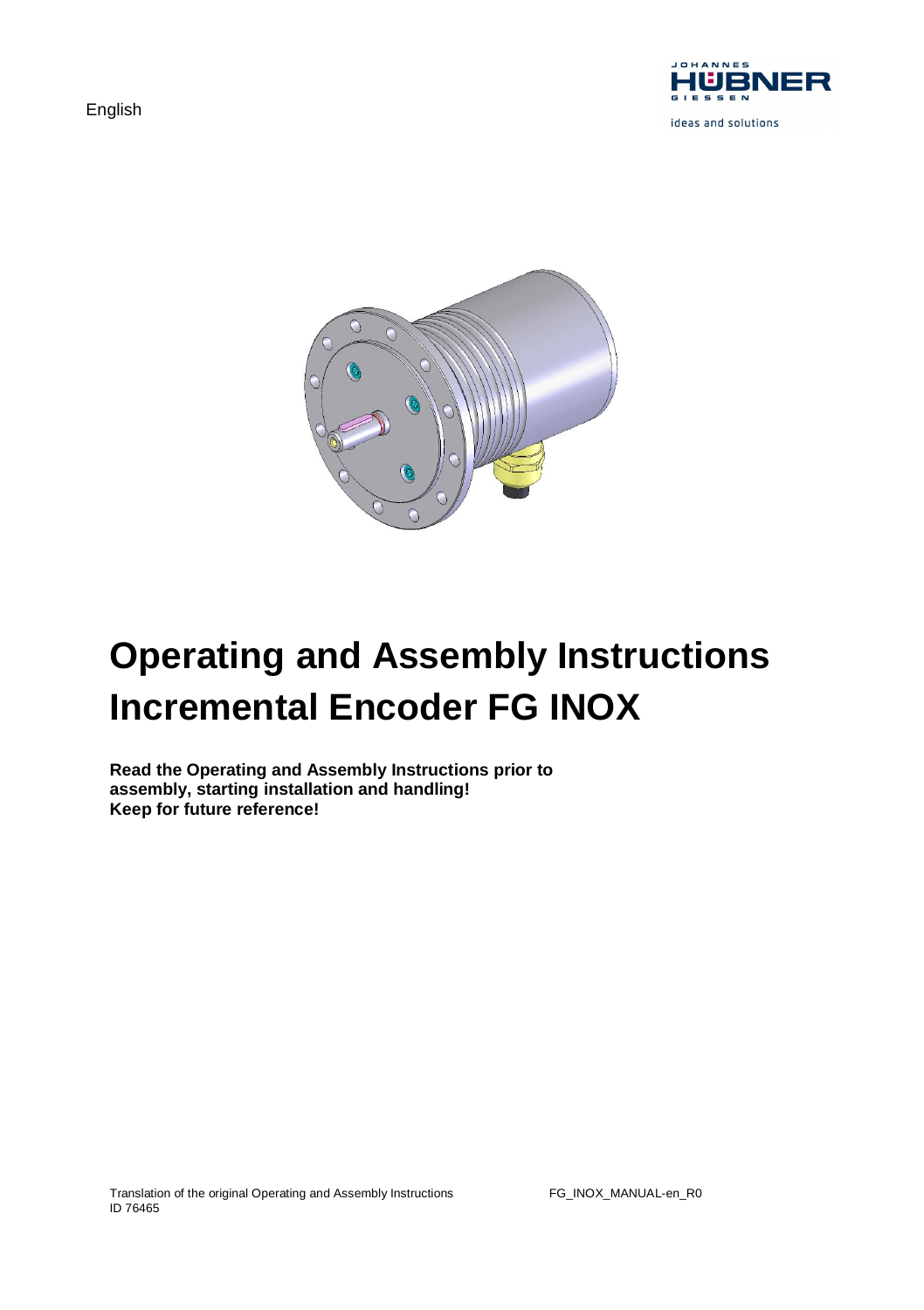

#### **Trademark**

Brand names and product names are trademarks or registered trademarks of their respective owner. Protected trademarks bearing a ™ or ® symbol are not always depicted as such in the manual. However, the statutory rights of the respective owners remain unaffected.

#### **Manufacturer / publisher**

| Johannes Hubner                    |                          |  |  |  |
|------------------------------------|--------------------------|--|--|--|
| Fabrik elektrischer Maschinen GmbH |                          |  |  |  |
| Siemensstraße 7                    |                          |  |  |  |
| 35394 Giessen                      |                          |  |  |  |
| Germany                            |                          |  |  |  |
| Phone:                             | +49 641 7969 0           |  |  |  |
| Fax:                               | +49 641 73645            |  |  |  |
| Internet:                          | www.huebner-giessen.com  |  |  |  |
| E-Mail:                            | info@huebner-giessen.com |  |  |  |

The manual has been drawn up with the utmost care and attention. Nevertheless, we cannot exclude the possibility of errors in form and content. It is strictly forbidden to reproduce this publication or parts of this publication in any form or by any means without the prior written permission of Johannes Hubner Fabrik elektrischer Maschinen GmbH. Subject to errors and changes due to technical improvements.

Copyright © Johannes Hubner Fabrik elektrischer Maschinen GmbH All rights reserved.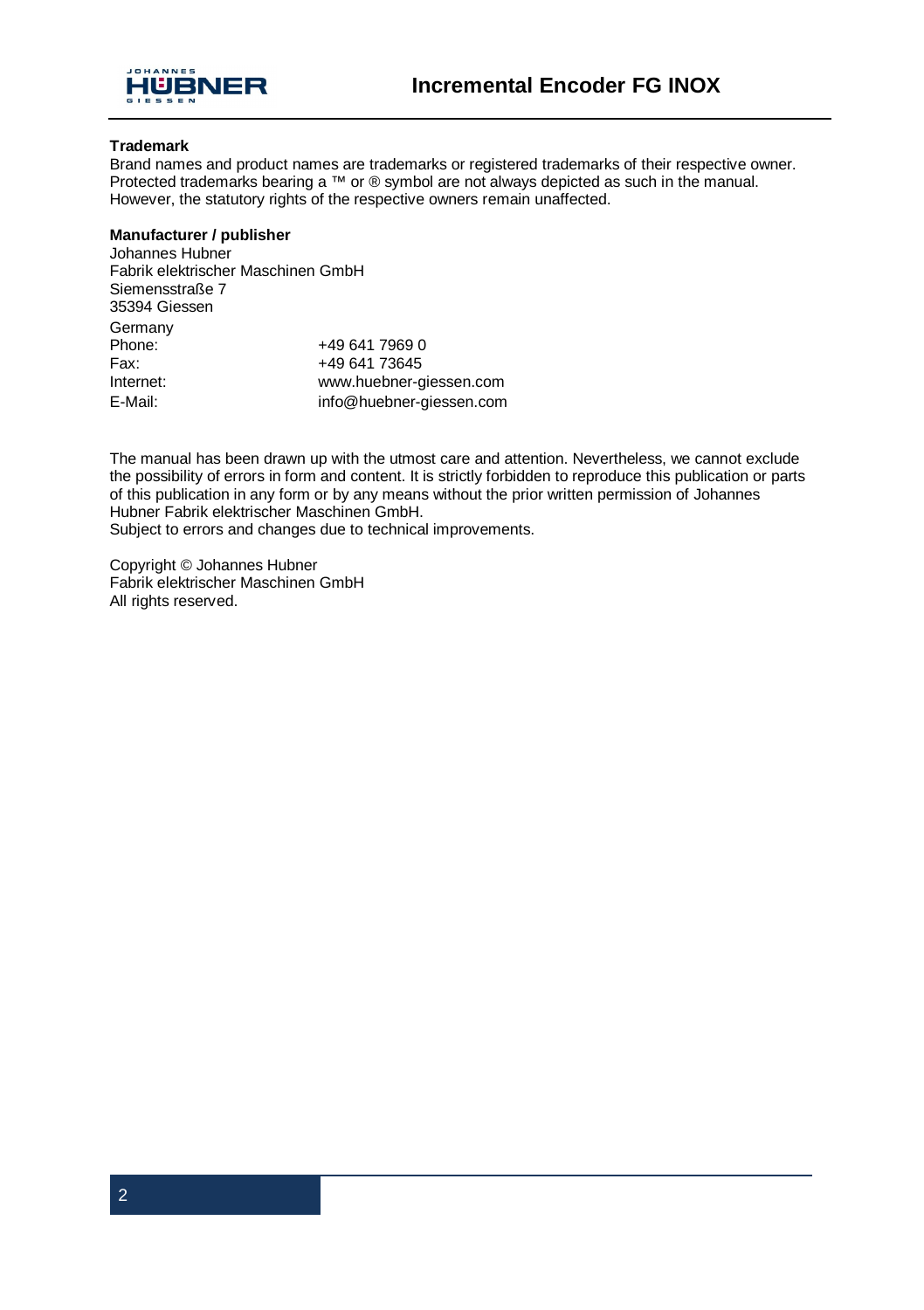

# **Directory**

| 1 |                                               |  |
|---|-----------------------------------------------|--|
|   | 1.1<br>1.2<br>1.3<br>1.4<br>1.5<br>1.6<br>1.7 |  |
|   |                                               |  |
|   | 2.1<br>2.2<br>2.3<br>2.4<br>2.6               |  |
|   |                                               |  |
|   | 3.1<br>3.2<br>3.3                             |  |
|   |                                               |  |
|   | 4.1<br>4.2                                    |  |
|   |                                               |  |
|   | 5.1<br>5.2<br>5.3<br>5.4                      |  |
|   |                                               |  |
|   | 6.1<br>6.2<br>6.3<br>6.4<br>6.5<br>6.6<br>6.7 |  |
|   |                                               |  |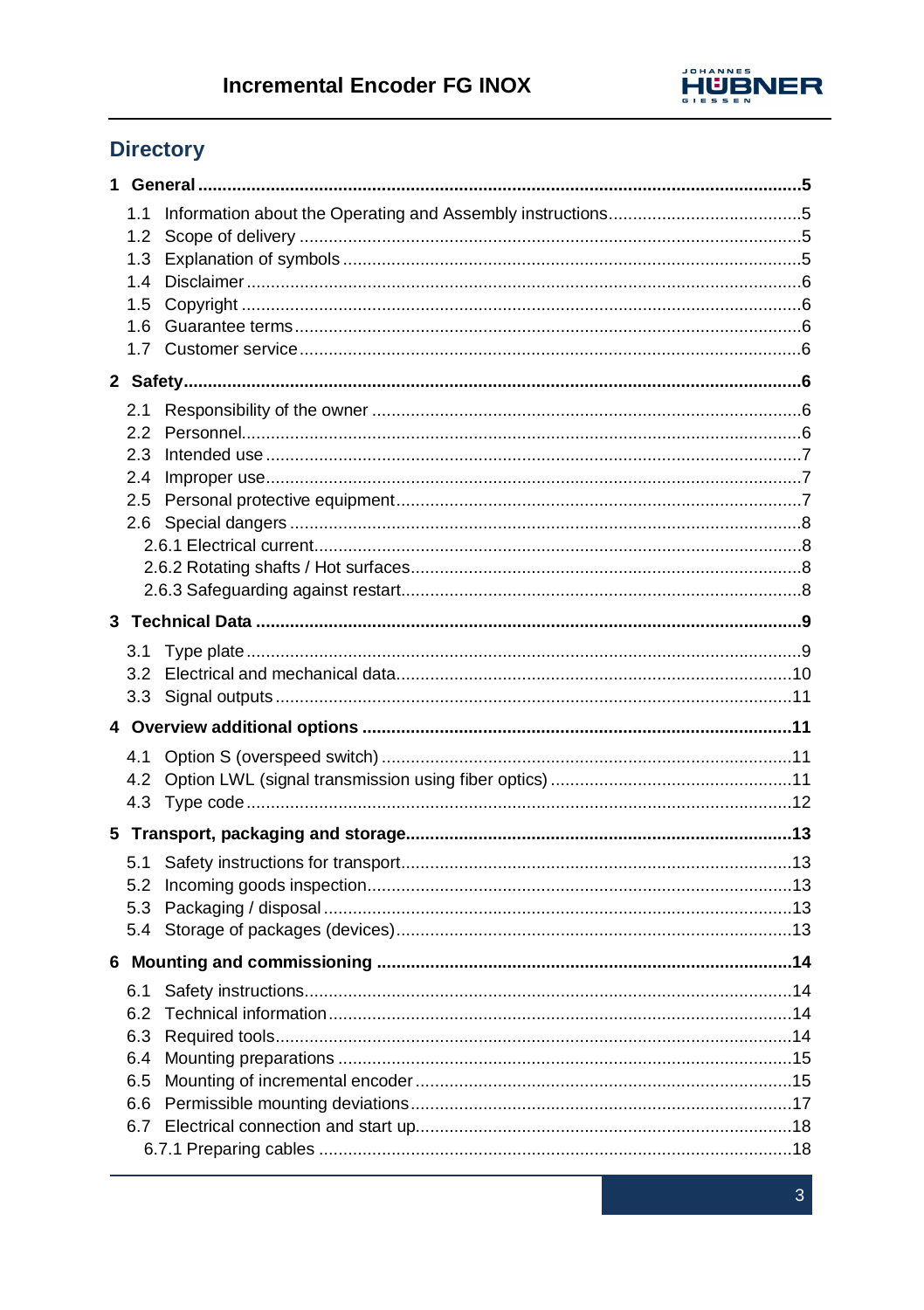

| 9.1 |  |
|-----|--|
| 9.2 |  |
| 9.3 |  |
|     |  |
|     |  |
|     |  |
|     |  |
|     |  |
|     |  |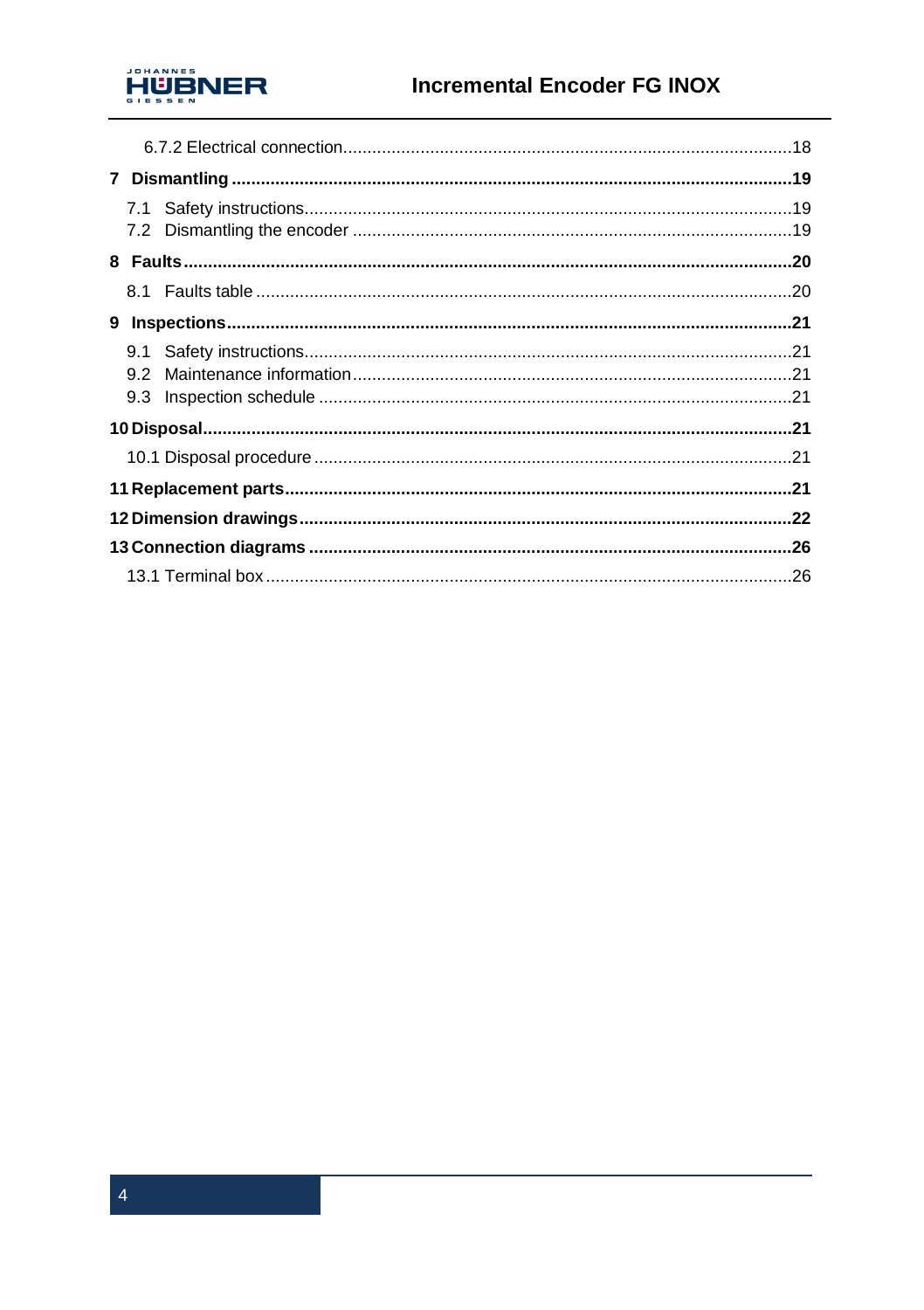

# **1 General**

# **1.1 Information about the Operating and Assembly instructions**

These Operating and Assembly Instructions provide important instructions for working with the device. They must be carefully read prior to starting all tasks, and the instructions contained herein must be followed.

In addition, applicable local regulations for the prevention of industrial accidents and general safety regulations must be complied with.

# **1.2 Scope of delivery**

Incremental Encoder FG INOX, Operating and Assembly Instructions, declaration of conformity and special tools for opening and closing the encoder according to ID. card.

# **1.3 Explanation of symbols**

Warnings are indicated by symbols in these Operating and Assembly Instructions. The warnings are introduced by signal words that express the scope of the hazard.

The warnings must be strictly heeded; you must act prudently to prevent accidents, personal injury, and property damage.



# **WARNING!**

Indicates a possibly dangerous situation that can result in death or serious injury if it is not avoided.



#### **CAUTION!**

Indicates a possibly dangerous situation that can result in minor injury if it is not avoided.

## **CAUTION!**

Indicates a possibly dangerous situation that can result in material damage if it is not avoided.

# **NOTES!**

Indicates useful tips and recommendations as well as information for efficient and troublefree operation.



## **NOTES!**

Do not use a hammer or similar tool when installing the device due to the risk of damage occurring to the bearings or coupling!



#### **DANGER!**

**Life-threatening danger due to electric shock!**

Indicates a life-threatening situation due to electric shock. If the safety instructions are not complied with there is danger of serious injury or death. The work that must be executed should only be performed by a qualified electrician.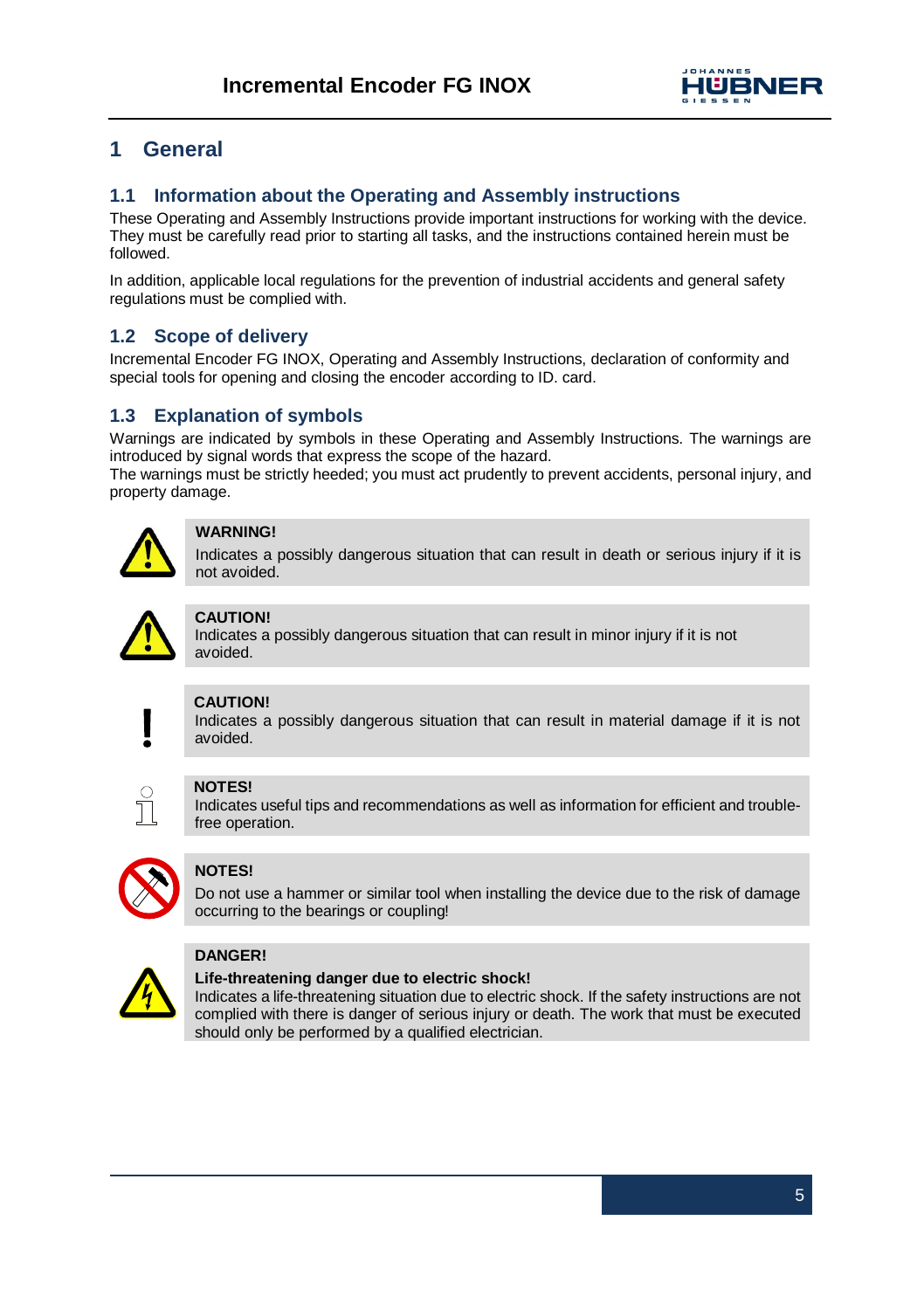



# **1.4 Disclaimer**

All information and instructions in these Operating and Assembly Instructions have been provided under due consideration of applicable guidelines, as well as our many years of experience. The manufacturer assumes no liability for damages due to:

Failure to follow the instructions in the Operating and Assembly Instructions

- § Non-intended use
- § Deployment of untrained personnel
- § Opening of the device or conversions of the device

In all other aspects the obligations agreed in the delivery contract as well as the delivery conditions of the manufacturer apply.

# **1.5 Copyright**

 $rac{C}{1}$ 

#### **NOTES!**

Content information, text, drawings, graphics, and other representations are protected by copyright and are subject to commercial property rights.

It is strictly forbidden to make copies of any kind or by any means for any purpose other than in conjunction with using the device without the prior written agreement of the manufacturer. Any copyright infringements will be prosecuted.

## **1.6 Guarantee terms**

The guarantee terms are provided in the manufacturer's terms and conditions.

## **1.7 Customer service**

For technical information personnel is available that can be contacted by telephone, fax or email. See manufacturer's address on page 2.

# **2 Safety**



#### **DANGER!**

This section provides an overview of all the important safety aspects that ensure protection of personnel, as well as safe and trouble-free device operation. If these safety instructions are not complied with significant hazard can occur.

## **2.1 Responsibility of the owner**

The device is used in commercial applications. Consequently the owner of the device is subject to the legal occupational safety obligations and subject to the safety, accident prevention and environmental protection regulations that are applicable for the device's area of implementation.

## **2.2 Personnel**

Installation and commissioning as well as disassembly routines must be carried out by skilled technical staff only.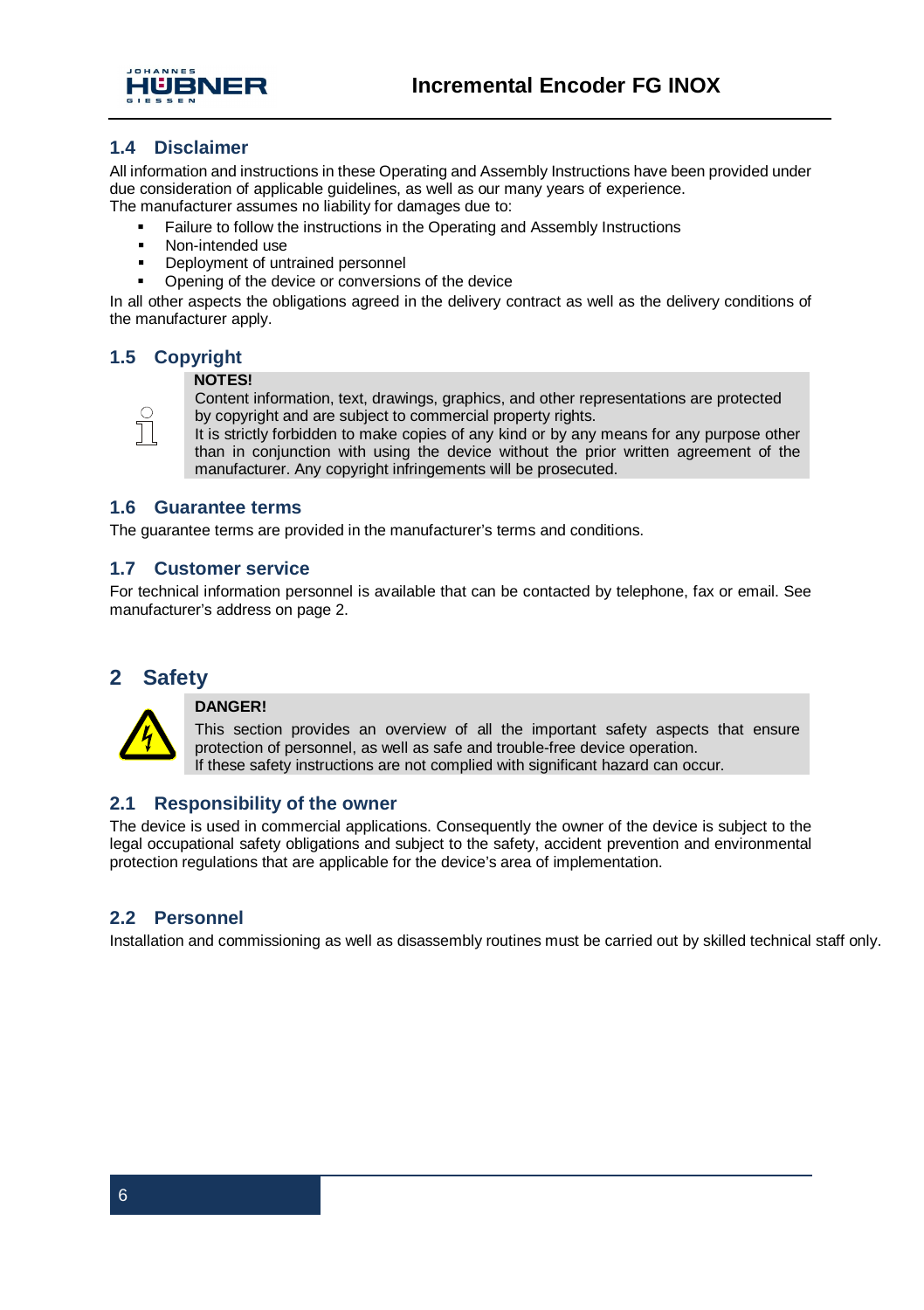

# **2.3 Intended use**

The incremental encoder FG INOX has been designed and constructed exclusively for the intended use described here.

The unit is used for measurement of rotations, for instance of electrical and mechanical drives and shafts. The incremental encoders FG INOX with a housing made of V4A stainless steel has been specially developed for speed measurements in conditions exposed to aggressive media. In combination with their extremely robust construction they are ideally suitable for applications exposed to extremely high levels of salt water (e.g., offshore) as well as acids and alkalis (e.g., chemical industry), where they offer a very high level of corrosion resistance.

The encoder housing and all external attachments are made of V4A stainless steel, the seals of Viton and the nameplate of polyester. Before use in corrosive atmospheres, it is recommended to test the corrosion resistance.

Claims of any type due to damage arising from non-intended use are excluded; the owner bears sole responsibility for non-intended use.

# **2.4 Improper use**

Do not use the device in potentially explosive areas.

The device must not be subjected to mechanical loads in addition to its own weight and unavoidable vibration and shock loads that arise during normal operations.

Examples for non-permitted mechanical loads (incomplete list):

- · Fastening transport or lifting tackle to the device, for example a crane hook to lift a motor.
- · Fastening packaging components to the device, for example ratchet straps, tarpaulins etc.
- · Using the device as a step, for example by people to climb onto a motor.

## **2.5 Personal protective equipment**

Wear personal protective equipment such as safety shoes and safety clothing to minimise risks to health and safety when carrying out work such as installation, disassembly or commissioning. Adhere to all applicable statutory regulations as well as the rules and standards determined by the owner.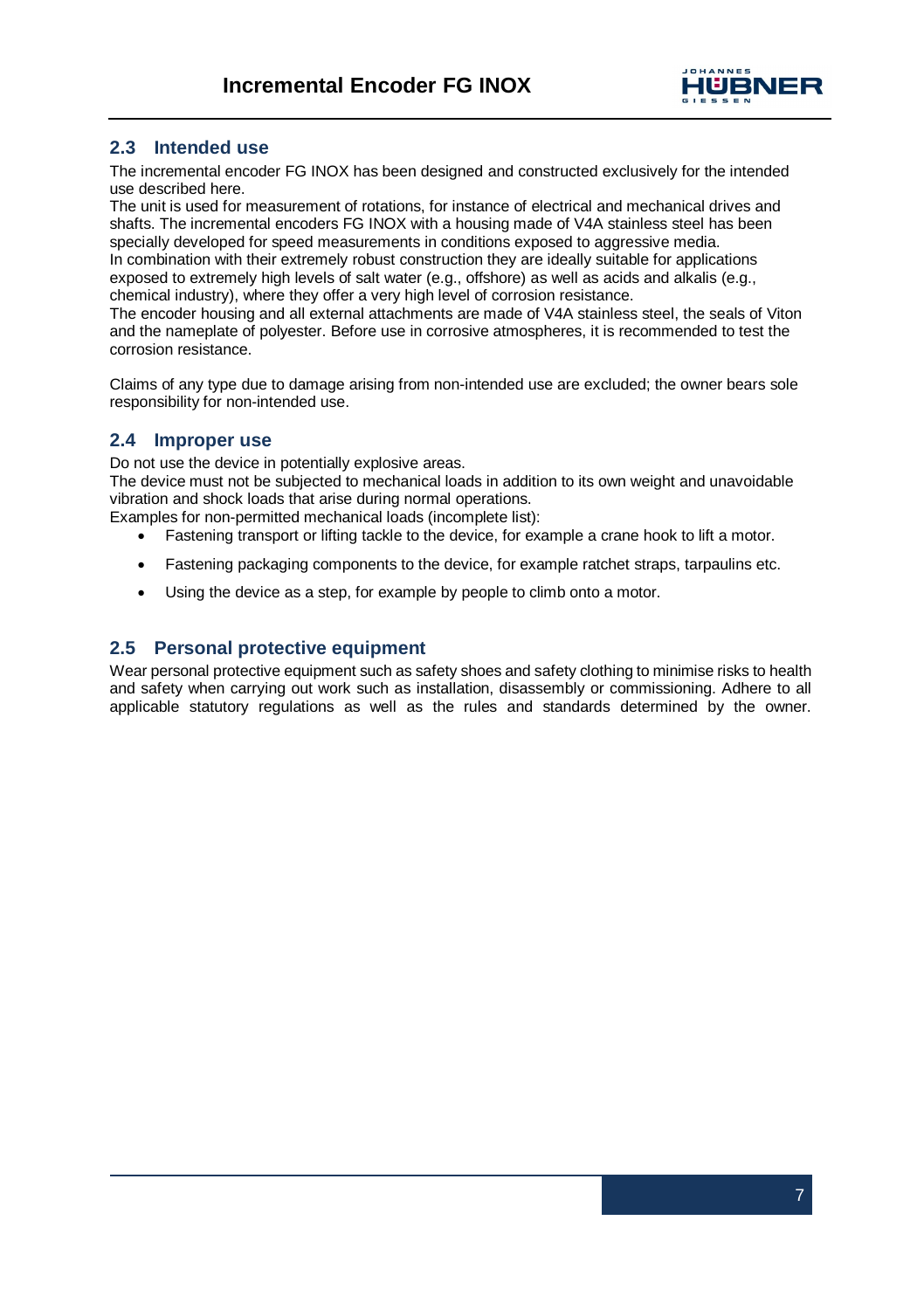

# **2.6 Special dangers**

Residual risks that have been determined based on a risk assessment are cited below.

#### **2.6.1 Electrical current**

#### **DANGER!**

#### **Life-threatening danger due to electrical shock!**



insulation or to specific components can pose a life-threatening hazard.

Immediately switch off the device and have it repaired if there is damage to the insulation of the power supply.

De-energize the electrical equipment and ensure that all components are connected for all tasks on the electrical equipment.

Keep moisture away from live parts. Moisture can cause short circuits.

#### **2.6.2 Rotating shafts / Hot surfaces**

#### **WARNING!**

#### **Danger of injury due to rotating shafts and hot surfaces!**

Touching rotating shafts can cause serious injuries. **Therefore:**



Do not reach into moving parts/shafts or handle moving parts/shafts during operation. Close to protect from injury all access openings in flanges with the corresponding plug screw, and provided you exposed rotating components with protective covers. Do not open covers during operation. Prior to opening the covers ensure that all parts have come to a standstill.

The encoder can become hot during prolonged use. In case of contact risk of burns is existing.

# **2.6.3 Safeguarding against restart**

#### **DANGER!**



**Life-threatening danger if restarted without authorization!** When correcting faults there is danger of the power supply being switched on without authorization.

This poses a life-threatening hazard for persons in the danger zone.

#### **Therefore:**

Prior to starting work, switch off the system and safeguard it from being switched on again.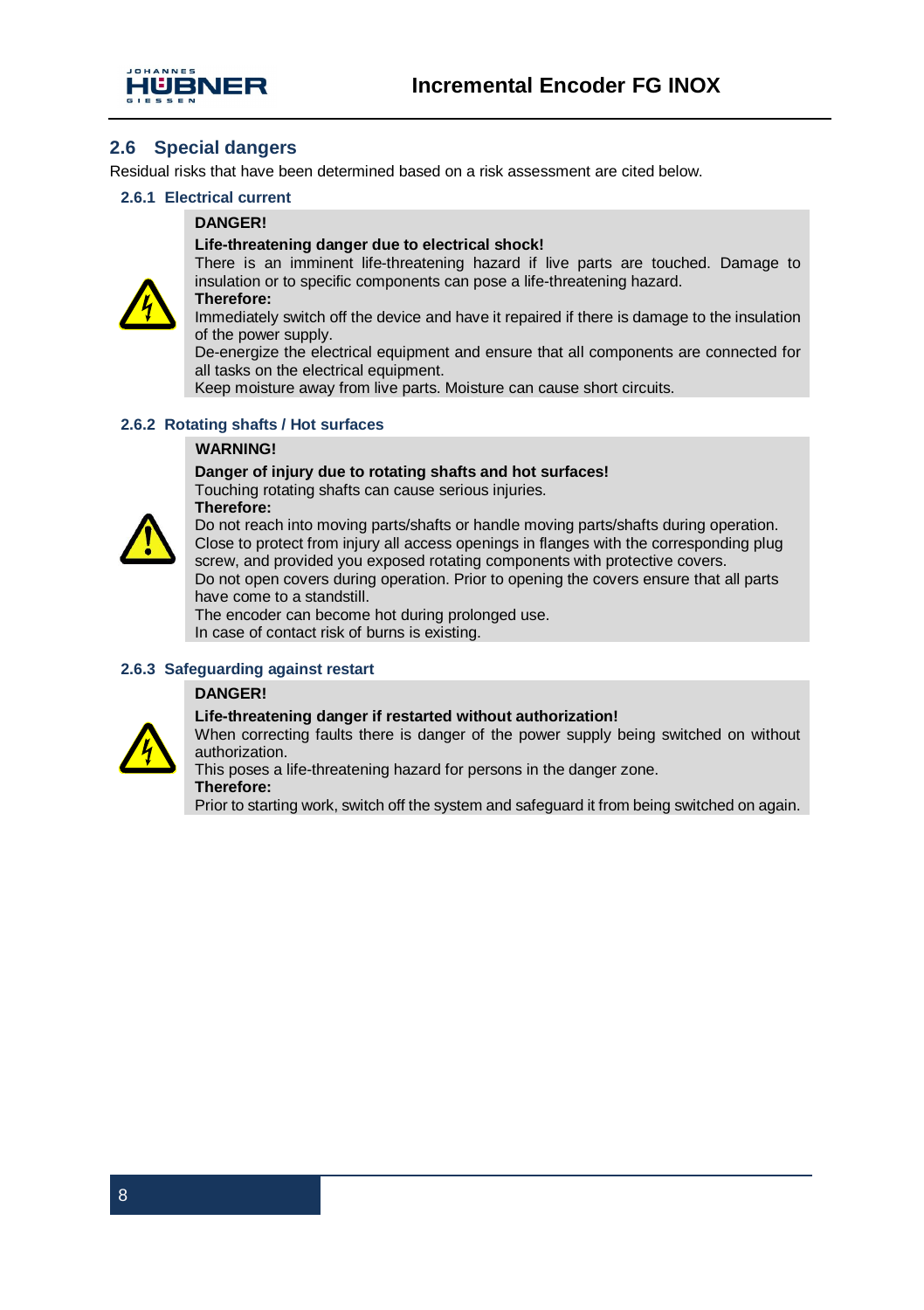

# **3 Technical Data**

# **3.1 Type plate**

The figure below shows an example of a type plate:

Without option S or fiber optics.



The type plate is located on the outside of the housing and contains the following information:

| Englisch                                       | Deutsch                               |
|------------------------------------------------|---------------------------------------|
| Manufacturer, address                          | Hersteller, Anschrift                 |
| Type: Incremental Encoder, Year of manufacture | Typ: Inkrementaler Drehgeber, Baujahr |
| CE mark                                        | CE-Kennzeichnung                      |
| Serial number (S/N)                            | Seriennummer (S/N)                    |
| Pulse rate                                     | Impulszahl                            |
| Degree of protection                           | Schutzart                             |
| Supply voltage                                 | Versorgungsspannung                   |
| Outputs                                        | Ausgänge                              |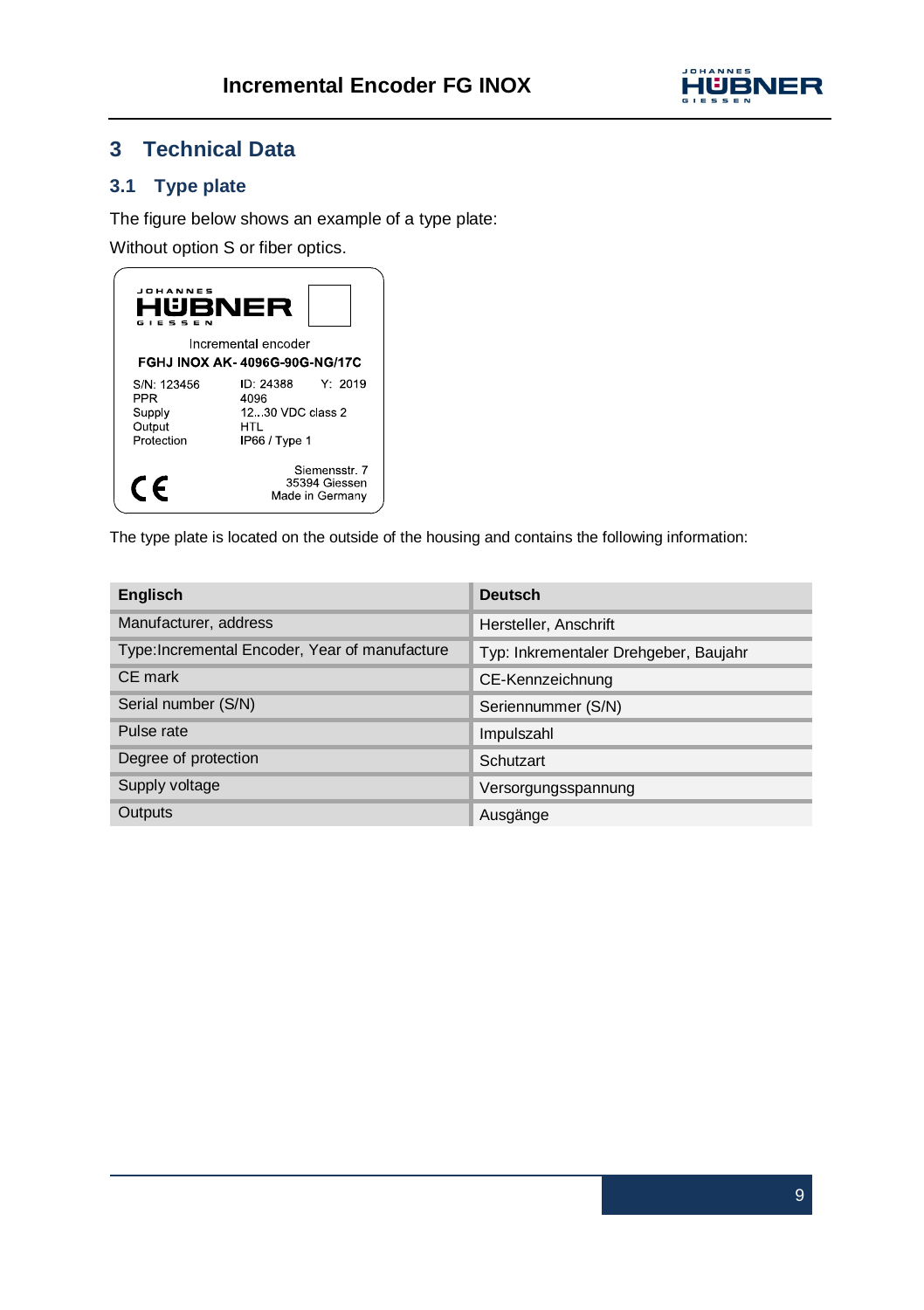

# **3.2 Electrical and mechanical data**

| Pulse rates                              |                           |                                                               |                                                                       | 1  2048 (preset selectable)                                                                |                                 |                                   |  |  |
|------------------------------------------|---------------------------|---------------------------------------------------------------|-----------------------------------------------------------------------|--------------------------------------------------------------------------------------------|---------------------------------|-----------------------------------|--|--|
| <b>Connection data</b>                   |                           |                                                               |                                                                       |                                                                                            |                                 |                                   |  |  |
| Supply voltage                           |                           |                                                               | 12 V  30 VDC                                                          |                                                                                            |                                 |                                   |  |  |
| No load-current                          |                           |                                                               |                                                                       | $\leq 100$ mA                                                                              |                                 |                                   |  |  |
| Connection                               |                           |                                                               |                                                                       | screw-type terminal Type Phoenix SPTAF 1<br>$(0,25$ mm <sup>2</sup> 0,75 mm <sup>2</sup> ) |                                 |                                   |  |  |
| Connection<br>(Option fiber optic)       |                           |                                                               |                                                                       |                                                                                            | St-fiber optic plug             |                                   |  |  |
| Outputs                                  |                           |                                                               |                                                                       | Current limited, short-circuit proof push-pull line<br>driver.                             |                                 |                                   |  |  |
| Pulse height (HTL)                       |                           |                                                               |                                                                       | approx. as supply voltage                                                                  |                                 |                                   |  |  |
| Output current per output                |                           |                                                               |                                                                       | 150 mA peak                                                                                |                                 |                                   |  |  |
| Duty cycle                               |                           |                                                               |                                                                       | $1:1 \pm 5\%$                                                                              |                                 |                                   |  |  |
| Square wave displacement 0°, 90°         |                           |                                                               |                                                                       | $90^{\circ}$ ± 5 %                                                                         |                                 |                                   |  |  |
| Max. frequency                           |                           |                                                               |                                                                       | 200 kHz                                                                                    |                                 |                                   |  |  |
| Start-up time                            |                           |                                                               |                                                                       | $< 100$ ms                                                                                 |                                 |                                   |  |  |
| Encoder temperature range                |                           |                                                               |                                                                       | $-25^{\circ}$ C  + 85 $^{\circ}$ C                                                         |                                 |                                   |  |  |
| Degree of protection<br>acc.DIN EN 60529 | Sealing                   |                                                               | speed                                                                 | Mech. permissible                                                                          | Rotor<br>moment of<br>inertia   | Breakaway torque                  |  |  |
| <b>IP66</b>                              | with radial shaft<br>seal |                                                               |                                                                       | $\leq 6000$ min $^{-1}$                                                                    | approx. 315<br>gcm <sup>2</sup> | approx. $3,5 - 4,0$<br><b>Ncm</b> |  |  |
| Vibration resistance                     |                           |                                                               |                                                                       | 10 g (=100 m/s <sup>2</sup> )<br>DIN EN 60068-2-6 / IEC 68-2-6<br>(102000 Hz)              |                                 |                                   |  |  |
| Shock resistance<br>$(6 \text{ ms})$     |                           |                                                               | 100 g (= $1000$ m/s <sup>2</sup> )<br>DIN EN 60068-2-27 / IEC 68-2-27 |                                                                                            |                                 |                                   |  |  |
| Weight                                   |                           |                                                               | approx. 3,5 kg                                                        |                                                                                            |                                 |                                   |  |  |
| Max. encoder shaft load                  |                           | $F_a$ , max. (axial) = 100 N<br>$F_r$ , max. (radial) = 120 N |                                                                       |                                                                                            |                                 |                                   |  |  |
| <b>Shaft dimensions</b>                  |                           | 11j6 x 30 mm                                                  |                                                                       |                                                                                            |                                 |                                   |  |  |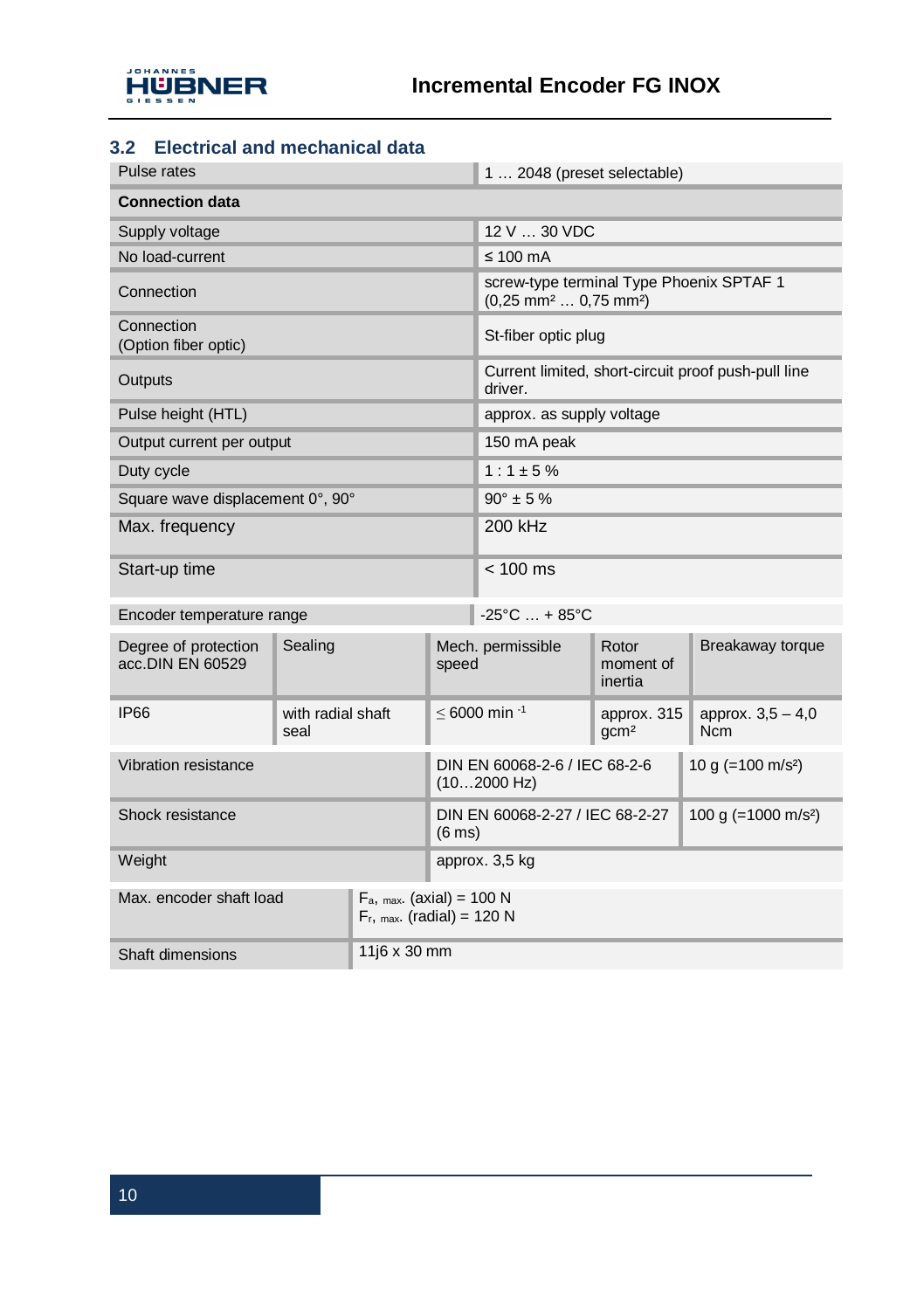

# **3.3 Signal outputs**

## **Signal outputs**

| Basic channel 0° (A) and pulse channel<br>$90^\circ$ (B)<br>Reference pulse (N) one square-wave<br>pulse per revolution,<br>Each with inverted signals | $0^{\circ}$<br>n°<br>$90^\circ$<br>___<br>$90^\circ$<br>N | Incr. Output 0°<br>Incr. Output 0°<br>Inverse<br>Incr. Output 90°<br>Incr. Output 90°<br>Inverse<br>Reference<br>Reference |
|--------------------------------------------------------------------------------------------------------------------------------------------------------|-----------------------------------------------------------|----------------------------------------------------------------------------------------------------------------------------|
|                                                                                                                                                        | N                                                         | Inverse                                                                                                                    |
|                                                                                                                                                        |                                                           |                                                                                                                            |

# **4 Overview additional options**

# **4.1 Option S (overspeed switch)**

The incremental encoder FG INOX with option S has an insulated switching output. The switching function is realized with a semiconductor, the switching speed is set in our factory (switching hysteresis 10%).

If the set switching speed is exceeded, the switch opens.

It is recommended to save the switch circuit against an overcurrent with a fuse (0,5A).

| <b>Specification</b>   | Value                                                                |
|------------------------|----------------------------------------------------------------------|
| Deviation from switch: | Accuracy of measurement: 2%<br>Switching time T <sub>Sw</sub> : <3ms |
| Switch data            | $030V$ DC/max 500mA<br>Max. voltage drop at closed switch: 0,7V      |

# **4.2 Option LWL (signal transmission using fiber optics)**

The signals 0°, 90° and marker pulse from the incremental encoder will be encoded and transmitted via fiber optics cable. Fiber optic cable types 50/125 µm or 62,5/125 µm are available.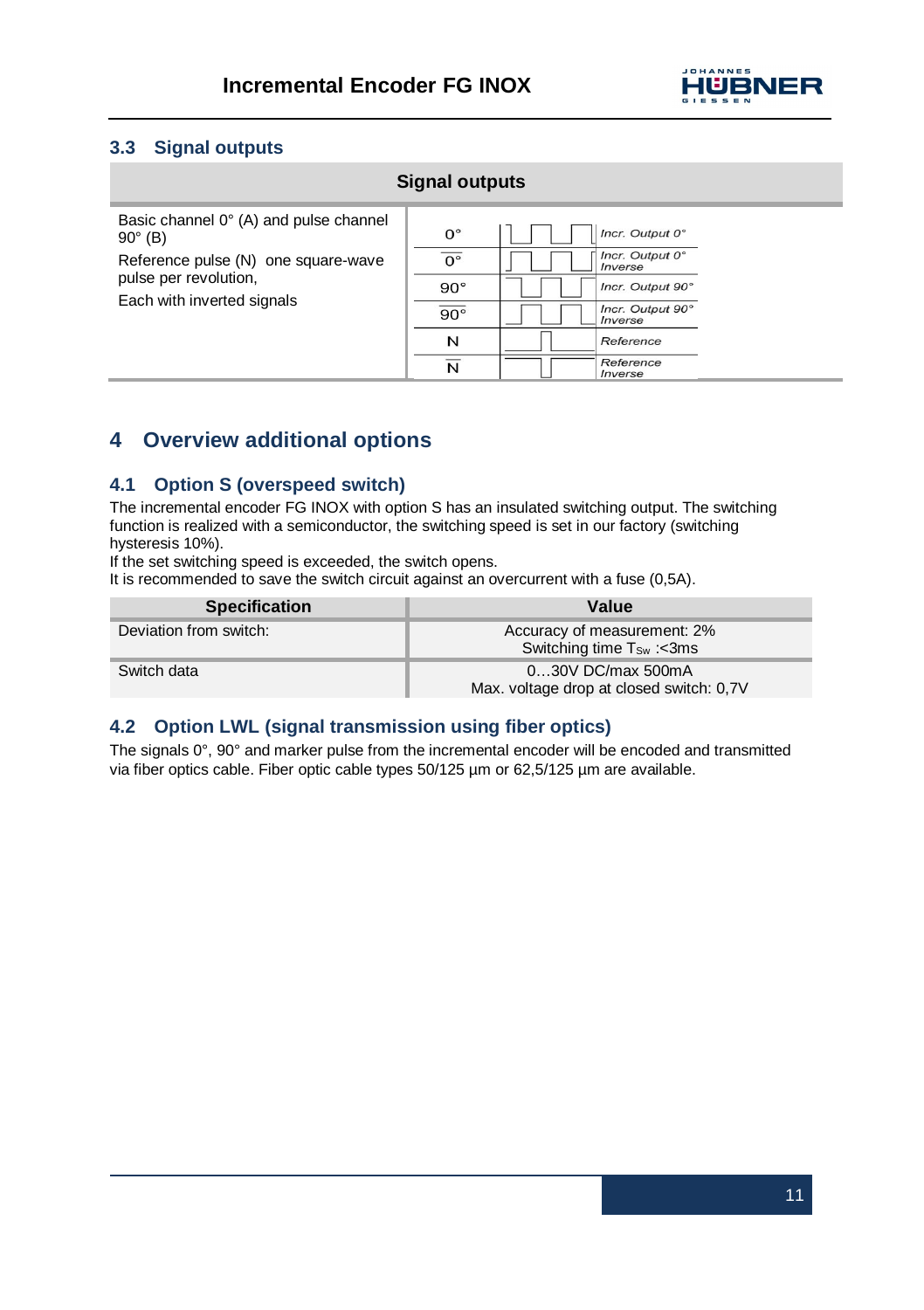

# **4.3 Type code**

|                                                                                                                                               | FG | <b>INOX</b> | AK. | 1024 | G | 90G | ΝG | s |
|-----------------------------------------------------------------------------------------------------------------------------------------------|----|-------------|-----|------|---|-----|----|---|
| Incremental encoder                                                                                                                           |    |             |     |      |   |     |    |   |
| Housing of V4A stainless steel                                                                                                                |    |             |     |      |   |     |    |   |
| <b>Connections</b><br>AK: Terminal box<br>AL: Terminal box with connector for ST-compatible fiber optic<br>plug<br><b>Pulses per rotation</b> |    |             |     |      |   |     |    |   |
| 1  2048 (preset selectable)                                                                                                                   |    |             |     |      |   |     |    |   |
| <b>Basic version</b><br>Basic channel 0° (A)<br>Pulse channel 90° (B)<br>Each with inverted signals (not for LWL see chapter 4.2)             |    |             |     |      |   |     |    |   |
| Reference pulse with inverted signal<br>NG:                                                                                                   |    |             |     |      |   |     |    |   |
| S:<br>Option S                                                                                                                                |    |             |     |      |   |     |    |   |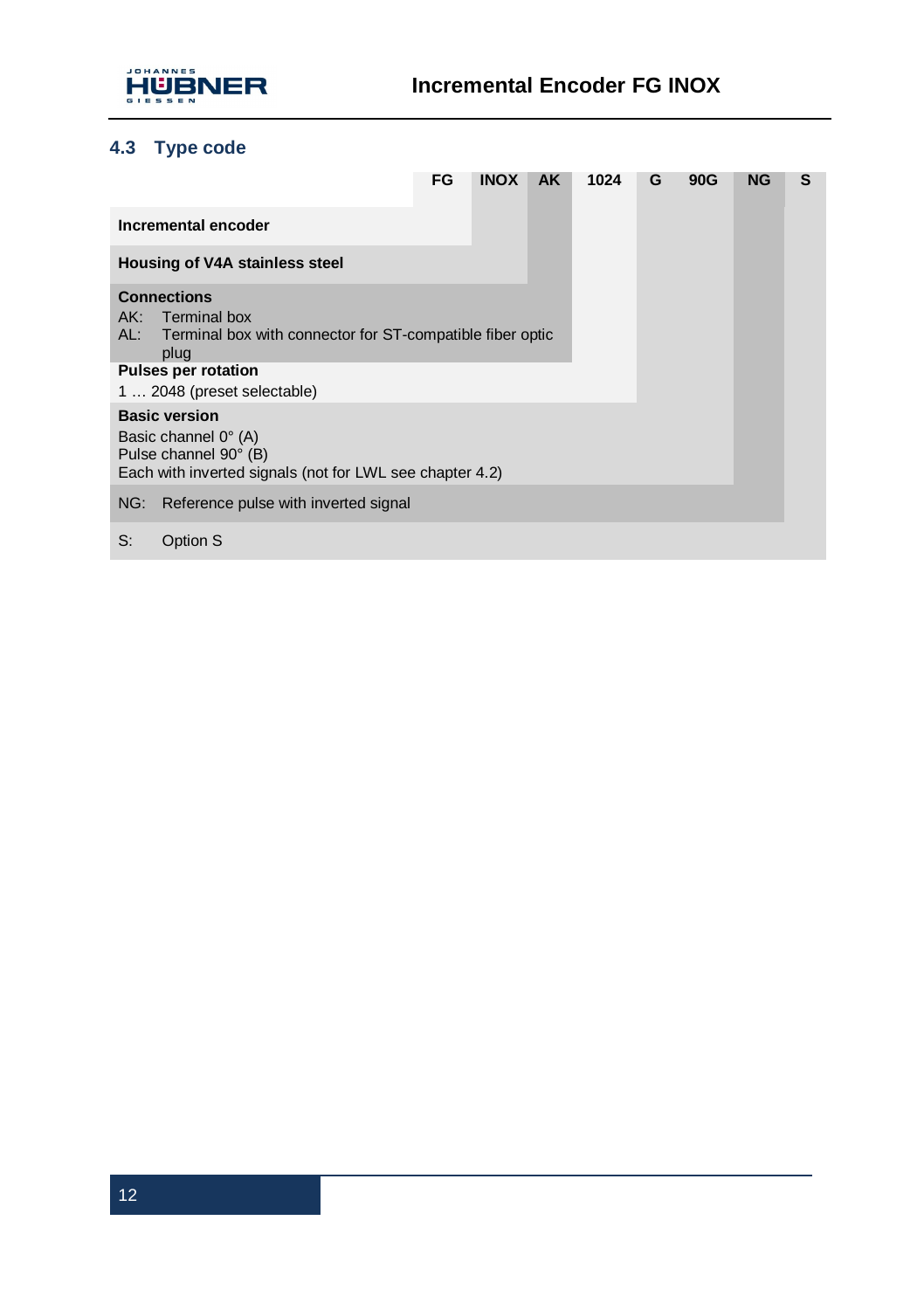

# **5 Transport, packaging and storage**

# **5.1 Safety instructions for transport**

#### **CAUTION! Material damage caused by improper transport!** Observe the symbols and information on the packaging:

- § Do not throw risk of breakage
- Keep dry
- Do not expose to heat above 40 °C or direct sunlight.

# **5.2 Incoming goods inspection**

Check delivery immediately upon receipt for completeness and possible transport damage.

Inform the forwarder directly on receipt of the goods about existing transport damages (prepare pictures for evidence).

# **5.3 Packaging / disposal**

The packaging is not taken back and must be disposed of in accordance with the respective statutory regulations and local guidelines.

# **5.4 Storage of packages (devices)**



**Keep dry** Keep packages dry and free from dust; protect from moisture.



#### **Protect against heat**

Protect packages from heat above 40 °C and direct sunlight.

If you intend to store the device for a longer period of time (> 6 months) we recommend you use protective packaging (with desiccant).



# **NOTES!**

Turn the shaft of the device every 6 month to prevent the bearing grease solidifying!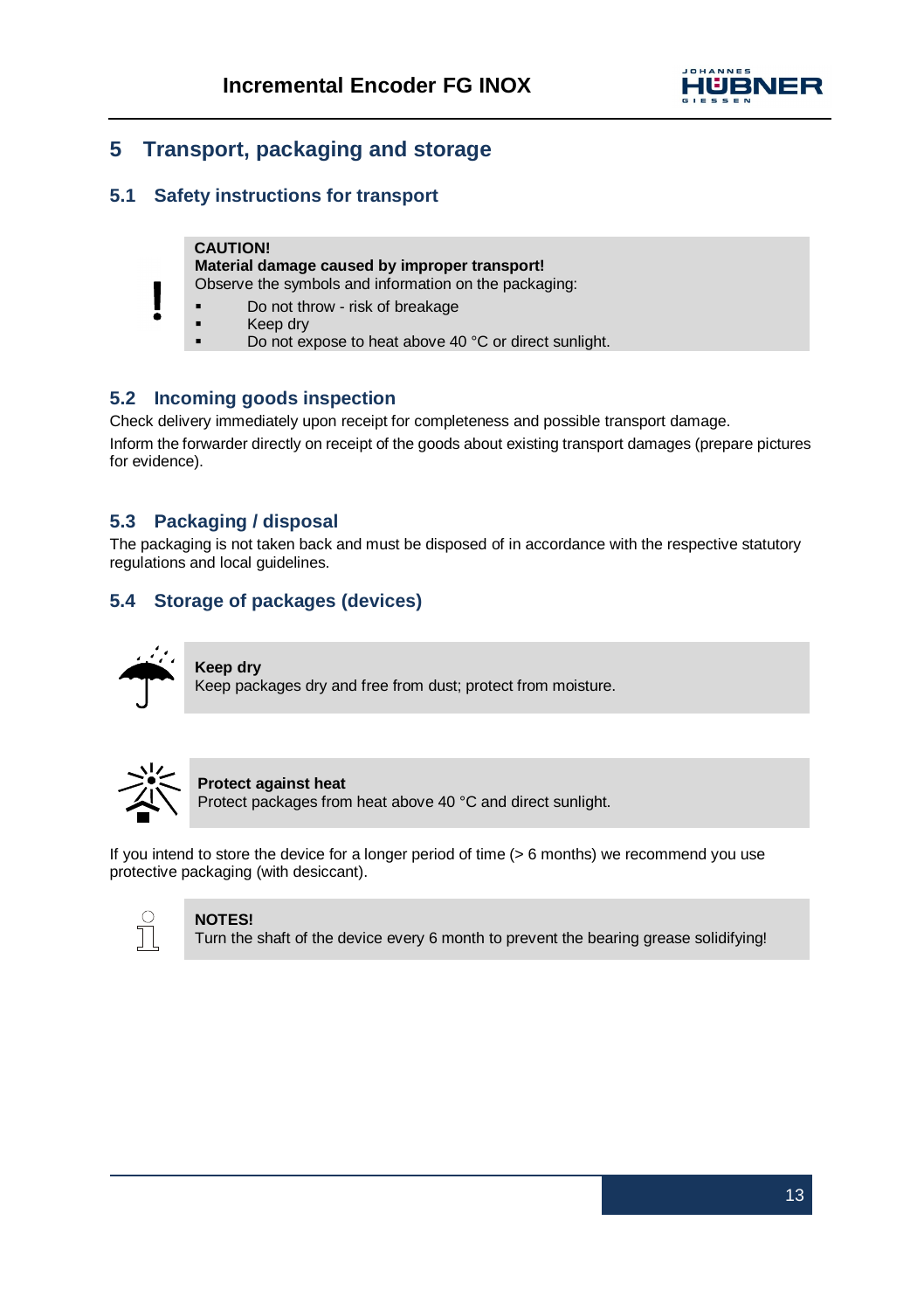

# **6 Mounting and commissioning**

# **6.1 Safety instructions NOTES!**



Observe the safety instructions contained in **Chapter 2** when installing or working on the device!

#### **Personnel**

Installation and commissioning must be carried out by skilled technical staff only.

## **6.2 Technical information**



#### **NOTES!**

Do not use a hammer or similar tool when installing the device due to the risk of damage occurring to the bearings or coupling!

#### **Ambient temperature**

The max. permissible ambient temperature depends on the speed and degree of protection of the device, the signal frequency, the length of the signal cable and the place of installation (please refer to Chapter 3.2).

#### **Degree of protection**

To fulfil degree of protection requirements the diameter of the connection cable must correspond to that of the cable gland (please refer to Chapter 12 dimension drawings)!

#### **Deep groove ball bearings**

FG INOX incremental encoders are fitted with maintenance-free, greased "for-life" deep groove bearings. Bearings must be changed by the manufacturer only. Opening the encoder renders the guarantee null and void.

#### **Screw retention**

We recommend using Loctite® 243 threadlocker (medium strength) on all fastening screws to prevent loosening.

## **6.3 Required tools**

- · Open-end spanner: wrench size 10 (e.g. DIN 894)
- · Face spanner
- Flat-blade screwdrivers:
- · Assembly grease
- Loctite® 243

(medium strength threadlocker)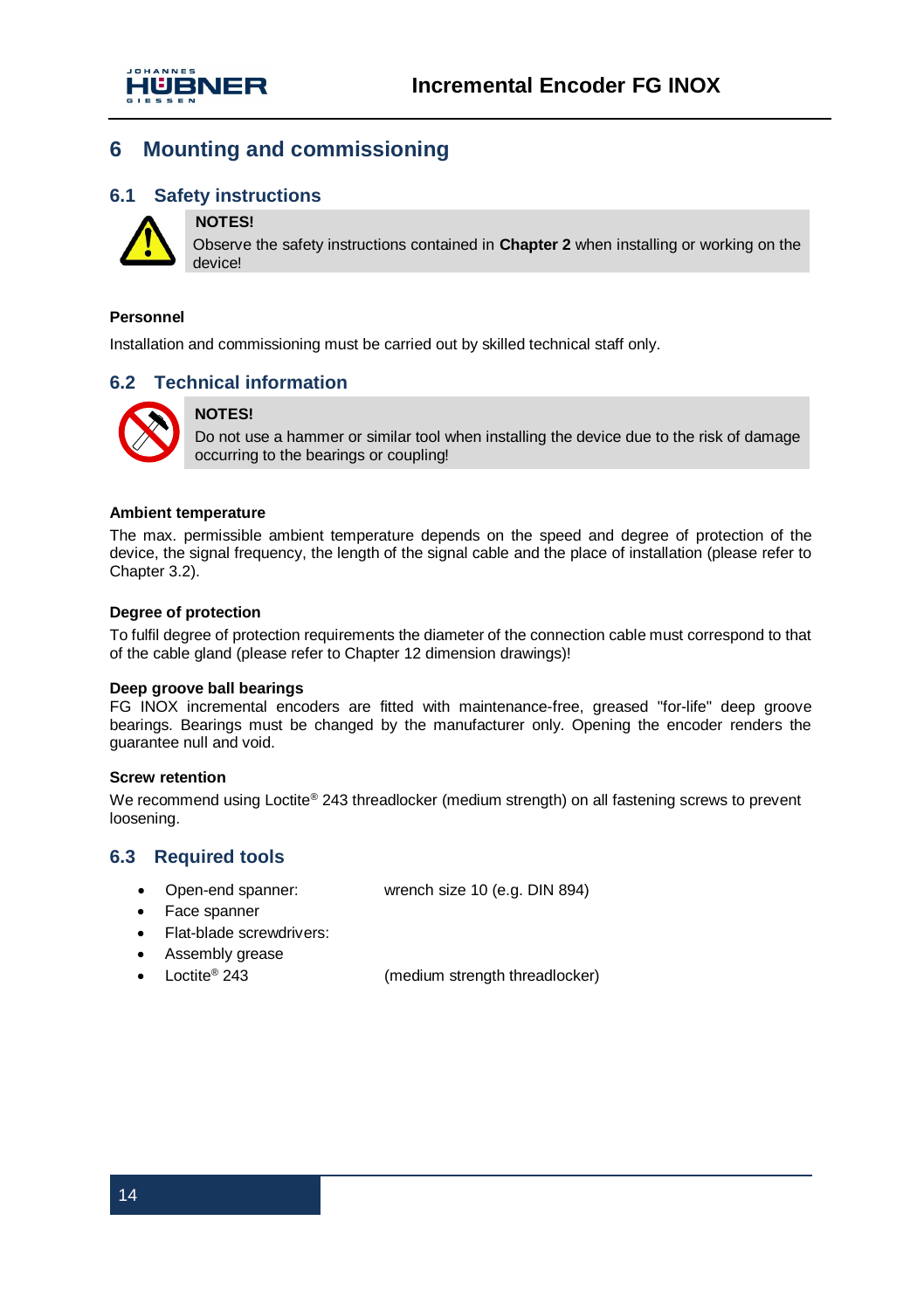

# **6.4 Mounting preparations**

1. Ensure all accessories are available (please refer to Chapter 12 Dimension drawings).



# **NOTES!**

**NOTES!**

Earth cable is not included in the range of supply.

2. Preparing the place of attachment: Clean the (motor) shaft, centering, bolting surfaces and fastening threads; check for damage. Repair any damage!

# **6.5 Mounting of incremental encoder**

# $\int_{0}^{0}$

**For a mounting example please refer to dimension drawing HM 20 M 114476 (Chapter 12).**

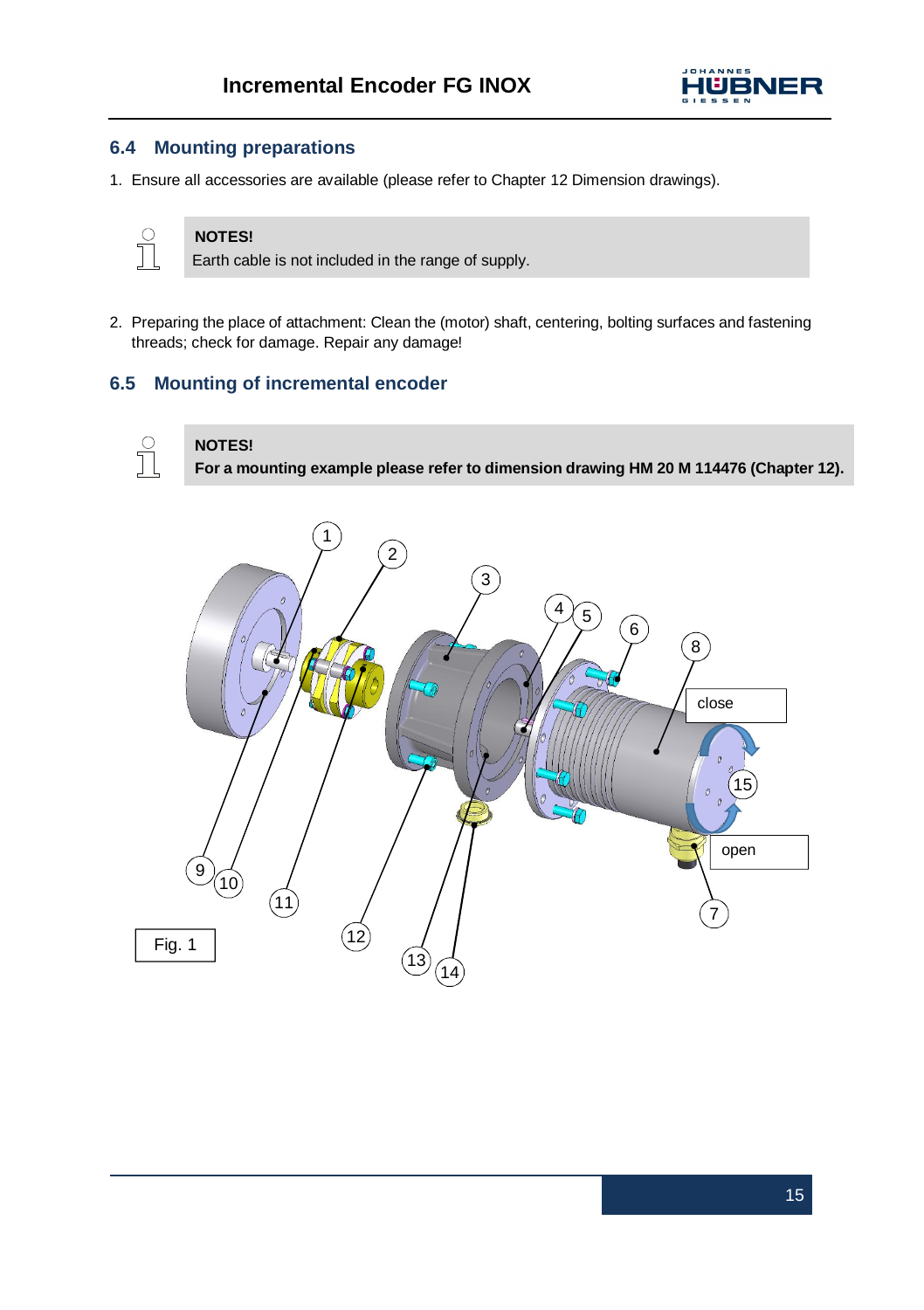

- 1. Lightly grease the (motor) shaft (1) and centering (9).
- 2. Fit coupling (2) onto (motor) shaft.

#### **NOTES!**



You must be able to mount the coupling without force. Ream out the bores of used couplings, if necessary!

We recommend our zero-backlash, torsion-resistant coupling HK5 to attach the incremental encoder. Please refer to the catalogue Torsion Resistant Couplings for Encoders.

- 3. Secure the coupling hub on the (motor) shat with a grub screw or cheese head screw (10) (depending on the coupling type).
- 4. Fasten the intermediate flange (3) to the motor using the fastening screws (12).



#### **NOTES!**

If possible, fit the intermediate flange in a manner that ensures the screwed sealing plug (14) points downwards!

- 5. Lightly grease the encoder shaft (5) and centering (4).
- 6. Fit the encoder (8) into both the centering (4) and coupling hub at the same time.

#### **NOTES!**

You must be able to mount the coupling without force. Ream out the bores of used couplings, if necessary!

#### **NOTES!**

If possible, fit the device in a manner that ensures the cable gland (7) points downwards

- 7. Secure the encoder with 4-6 screws (6) evenly distributed around the circumference of the flange.
- 8. Remove the sealing plug (14) from the access bore (13) to the coupling.
- 9. Secure the coupling hub on the encoder shaft with a grub screw or cheese head screw (11) (depending on the coupling type).



#### **NOTES!**

To carry out this task, it may be necessary to turn the (motor) shaft to the correct position.

10. Replace the sealing plug (14) to seal the access bore to the coupling.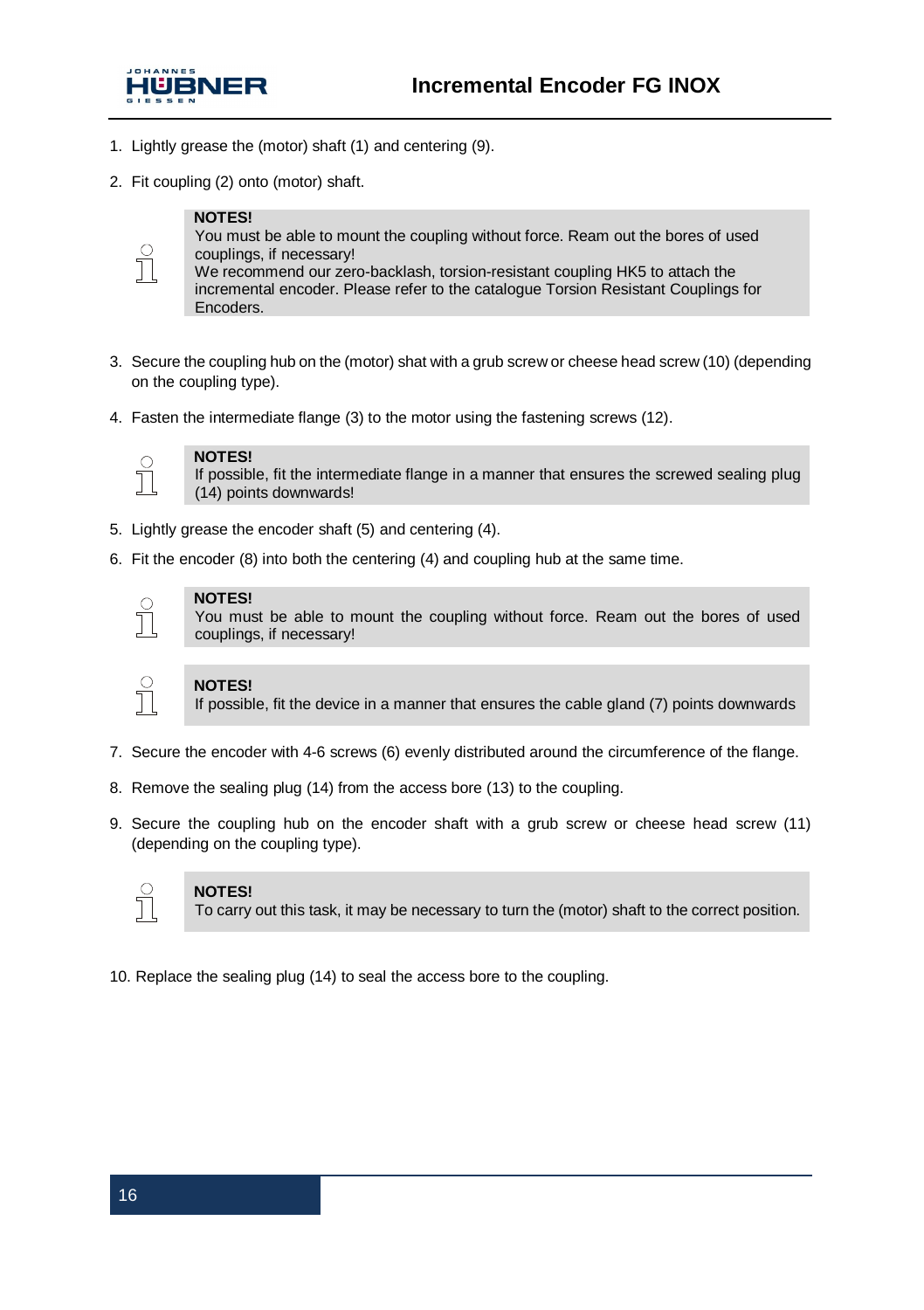

# **6.6 Permissible mounting deviations**

#### **NOTES!**

Angle misalignment and parallel displacement between the (motor) shaft and the encoder shaft are mounting errors and should be kept as small as possible.



## **Mounting errors**

- Cause radial forces to act on the encoder shaft.
- Reduce the service life of the bearings and the coupling.
- Degrade the quality of the signals (harmonic content).

Mounting tolerances for our zero-backlash, torsion-resistant couplings HK5 and HKD5:

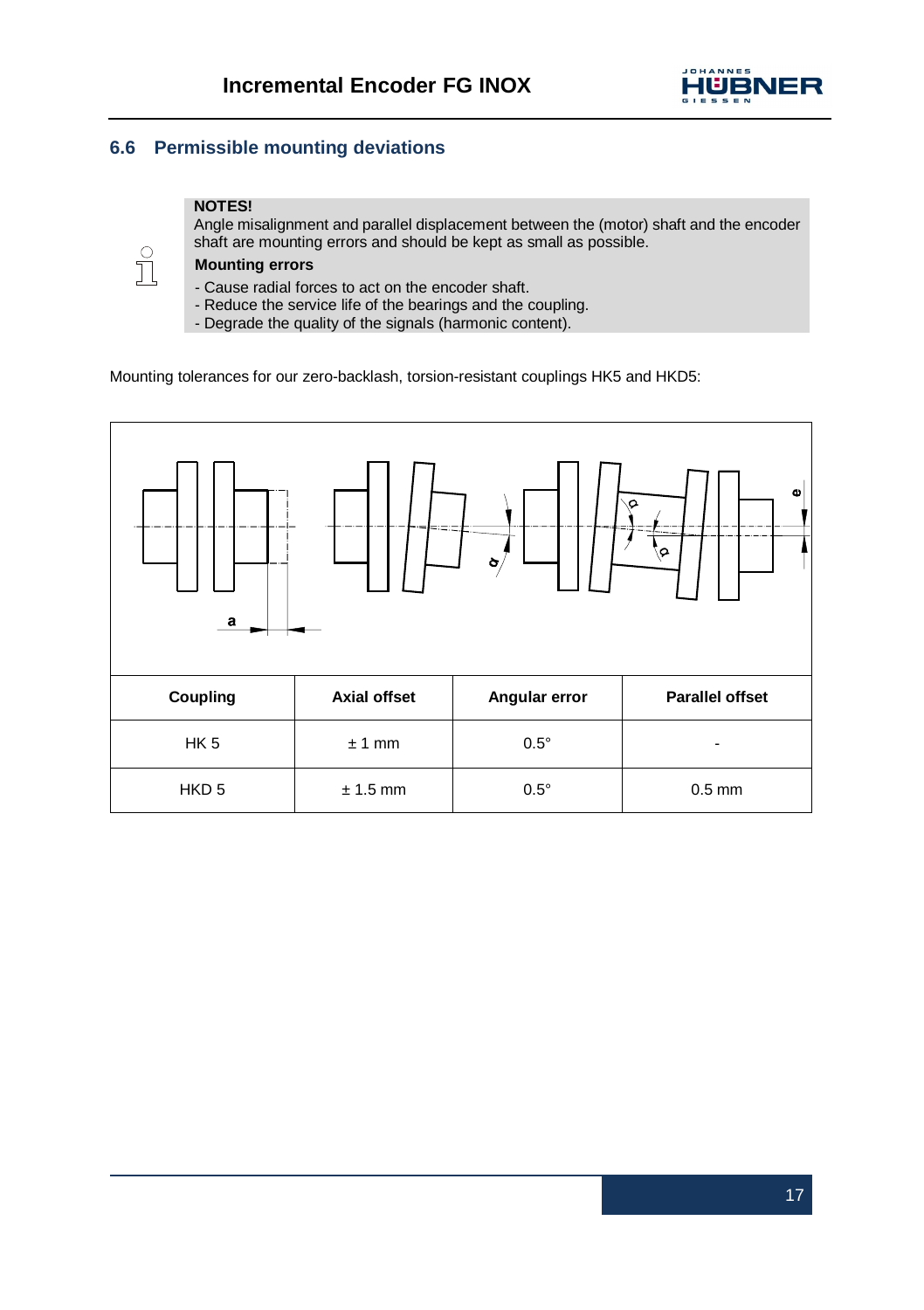

# **6.7 Electrical connection and start up**

#### **NOTES!**

Т

You must observe applicable EMC guidelines when routing cables!

#### **6.7.1 Preparing cables**

- 1. Strip cable insulation. The cable for the signal and supply line is shielded.
- 2. Crimp wire-end ferrules.

#### **6.7.2 Electrical connection**

1. Open the terminal box cover (15, Fig.1) with a special key by turning it counterclockwise. The terminal box cover has a right-hand thread.



#### **CAUTION!**

Do not allow moisture to enter the terminal box when the cover is open!

- 2. Remove the cap of the cable gland (7, Fig. 1).
- 3. Feed the cable into the terminal box trough the cable gland.



## **NOTES!**

The signal cable shielding can be connected directly to the housing via the EMC cable gland. To achieve an effective shielding the cable shield must also be connected in the electrical cabinet.

4. Tighten the cable gland and blanking plugs using a spanner.



#### **NOTES!**

Prior to delivery cable glands and blanking plugs are tightened finger tight only. To ensure that the terminal box is reliably sealed tighten all cable glands and blanking plugs before starting up for the first time.

5. Use a spanner to tighten the cable gland until the cable is securely clamped and properly sealed.



#### **NOTES!**

Prevent lateral pulling forces acting on the cable and plugs so as not to impair the degree of protection of the cable gland.

6. Connect the supply voltage, the signal cable and possibly option S (please refer to the connection diagrams, Chapter 12).

#### **CAUTION!**

Do not apply supply voltage to the signal outputs, as this will destroy the device!

7. Close the terminal box cover.



### **NOTES!**

Before closing the terminal box cover check and if necessary clean both seal surfaces and the gasket.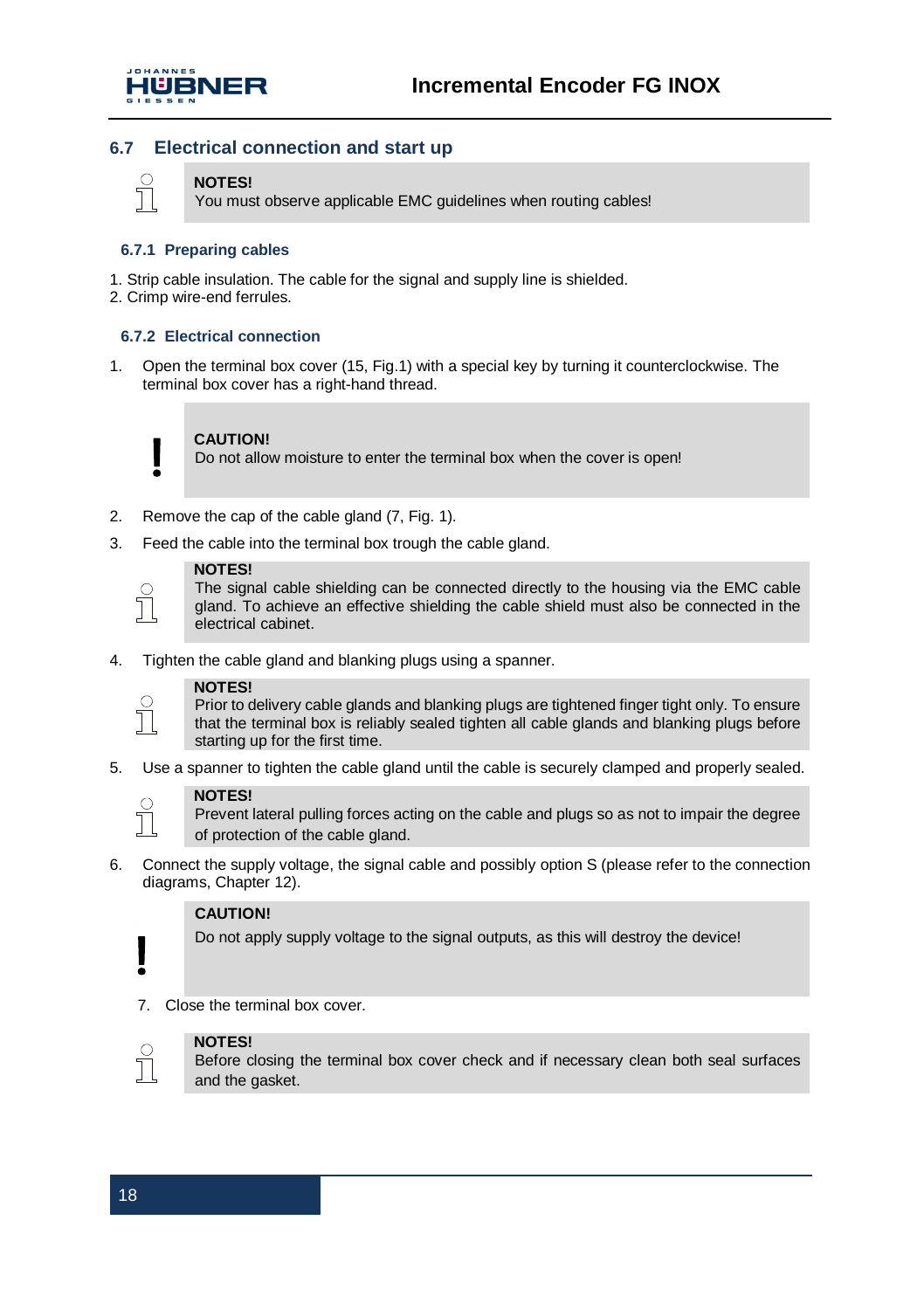

# **7 Dismantling**

# **7.1 Safety instructions**

## **Personnel**

Dismantling must be carried out by skilled technical staff only.



# **WARNING!**

Observe the safety instructions contained in **Chapter 2** when inspecting or working on the device!



# **NOTES!**

Do not use a hammer or similar tool when installing the device due to the risk of damage occurring to the bearings or coupling!

# **7.2 Dismantling the encoder**

Remove all electrical cables from the device before dismantling. To dismantling the encoder follow the instructions given in Chapters 6.5 in the reverse order.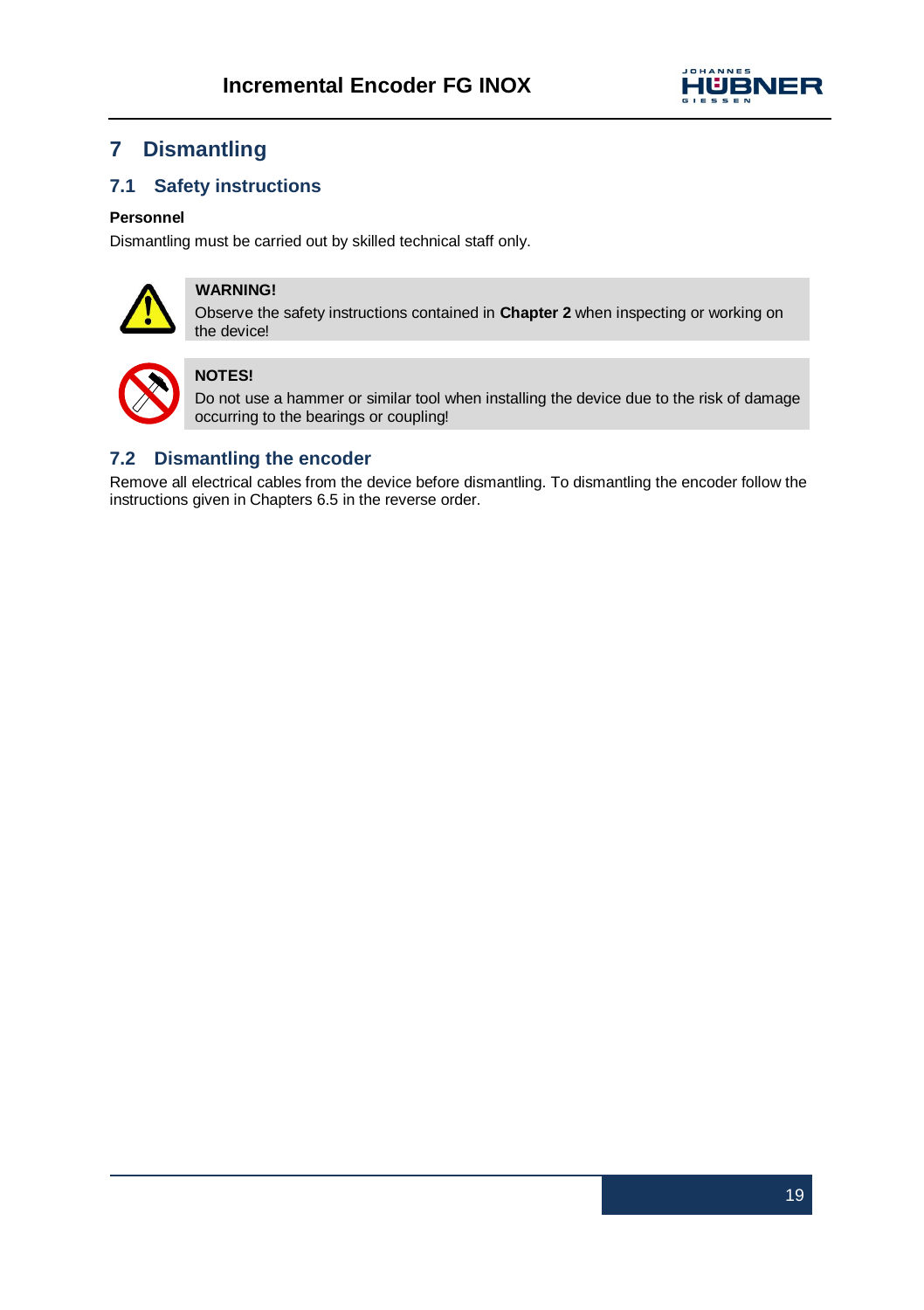

# **8 Faults**

# **8.1 Faults table**

| <b>Faults</b>                                                                              | Possible cause                                                           | Remedy                                                                           |  |
|--------------------------------------------------------------------------------------------|--------------------------------------------------------------------------|----------------------------------------------------------------------------------|--|
| Switch does not close<br>(only by option S)                                                | No supply voltage<br>Control: LED in the terminal box<br>does not shine  | Check connection cable and<br>supply voltage                                     |  |
|                                                                                            | Error LED does not shine:<br>Rotation speed above the<br>switching speed | Adjust the suitable rotation<br>speed                                            |  |
|                                                                                            | Error LED is shining:<br>Evaluation of rotation speed is<br>faulty.      | Disconnect power supply and<br>switch on again                                   |  |
| Moisture in the terminal box                                                               | Soiled terminal box gasket or<br>seal surfaces                           | Clean terminal box gasket and<br>seal surfaces                                   |  |
|                                                                                            | Damaged terminal box gasket                                              | Replace terminal box gasket                                                      |  |
|                                                                                            | Cable gland/blanking plug not<br>tightened                               | Tighten cable gland/blanking<br>plug                                             |  |
|                                                                                            | Unsuitable cable for cable gland                                         | Use suitable cable and cable<br>glands                                           |  |
| No output signals                                                                          | Supply voltage not connected                                             | Connect supply voltage                                                           |  |
|                                                                                            | Connection cable reversed                                                | Wire correctly                                                                   |  |
| Output signals subject to<br>interference                                                  | Unsuitable cable                                                         | Use data cable with conductors<br>arranged as twisted pairs and<br>common shield |  |
|                                                                                            | Cable shield not connected                                               | Connect cable shield at both<br>ends                                             |  |
|                                                                                            | Cable routing not EMC<br>compliant                                       | Observe applicable EMC<br>quidelines when routing cables                         |  |
| Signal interruptions                                                                       | Signal end stage overloaded                                              | Check pin assignment; observe<br>connection diagram                              |  |
|                                                                                            |                                                                          | Do not assign unused outputs                                                     |  |
|                                                                                            | Outputs short-circuited                                                  | Do not connect outputs with<br>supply voltage or GND                             |  |
| Contact Hubner-Service (page 2) if none of the remedies listed above provides a solution)! |                                                                          |                                                                                  |  |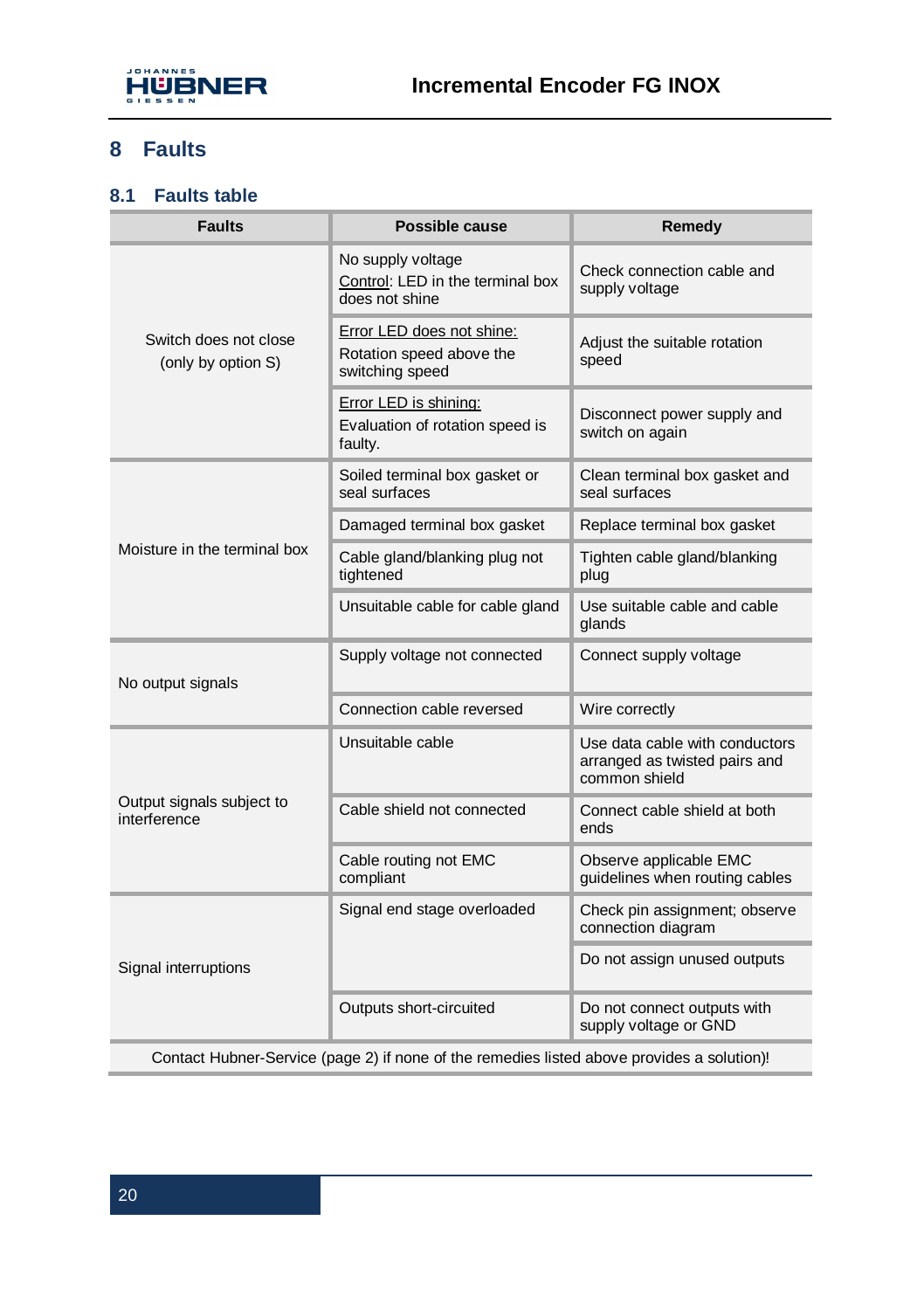

# **9 Inspections**

# **9.1 Safety instructions**



# **NOTES/PERSONNEL!**

Skilled technical staff only are permitted to inspect the device and its installation. Observe the safety instructions contained in **Chapter 2** when inspecting or working on the device!

# **9.2 Maintenance information**

The device is maintenance-free. However, to guarantee optimum fault-free operations we recommend that you carry out the following inspections.

# **9.3 Inspection schedule**

| Interval                                                                                   | <b>Inspections</b>                                                                    |
|--------------------------------------------------------------------------------------------|---------------------------------------------------------------------------------------|
| Yearly                                                                                     | Inspect the coupling for damage and ensure it is free of play                         |
|                                                                                            | Ensure the fastening screws are properly tightened                                    |
|                                                                                            | Check cable connections and connection terminals for<br>tightness                     |
| Following approx. 16.00020.000<br>hours of operation / higher levels of<br>continuous load | Check deep groove ball bearings are running smoothly and<br>listen for running noises |

For FG INOX with option S, no extra inspection is required.

# **10 Disposal**

## **10.1 Disposal procedure**

The manufacturer is not obliged to take back the device.

The device must be treated as special electronic waste and disposed of in accordance with countryspecific laws.

For information on environmentally sound disposal please contact your local authority or a specialist disposal company.

# **11 Replacement parts**

The replacement parts listed below can be obtained via the service address on page 2.

| <b>Replacement parts</b> | Comment                                                              |  |
|--------------------------|----------------------------------------------------------------------|--|
| EMC cable gland          | M 20 x 1.5, cable $\varnothing$ 913 mm                               |  |
| Terminal box cover       | Including O-ring                                                     |  |
| Screw plug               | For closing the access to the coupling in the intermediate<br>flange |  |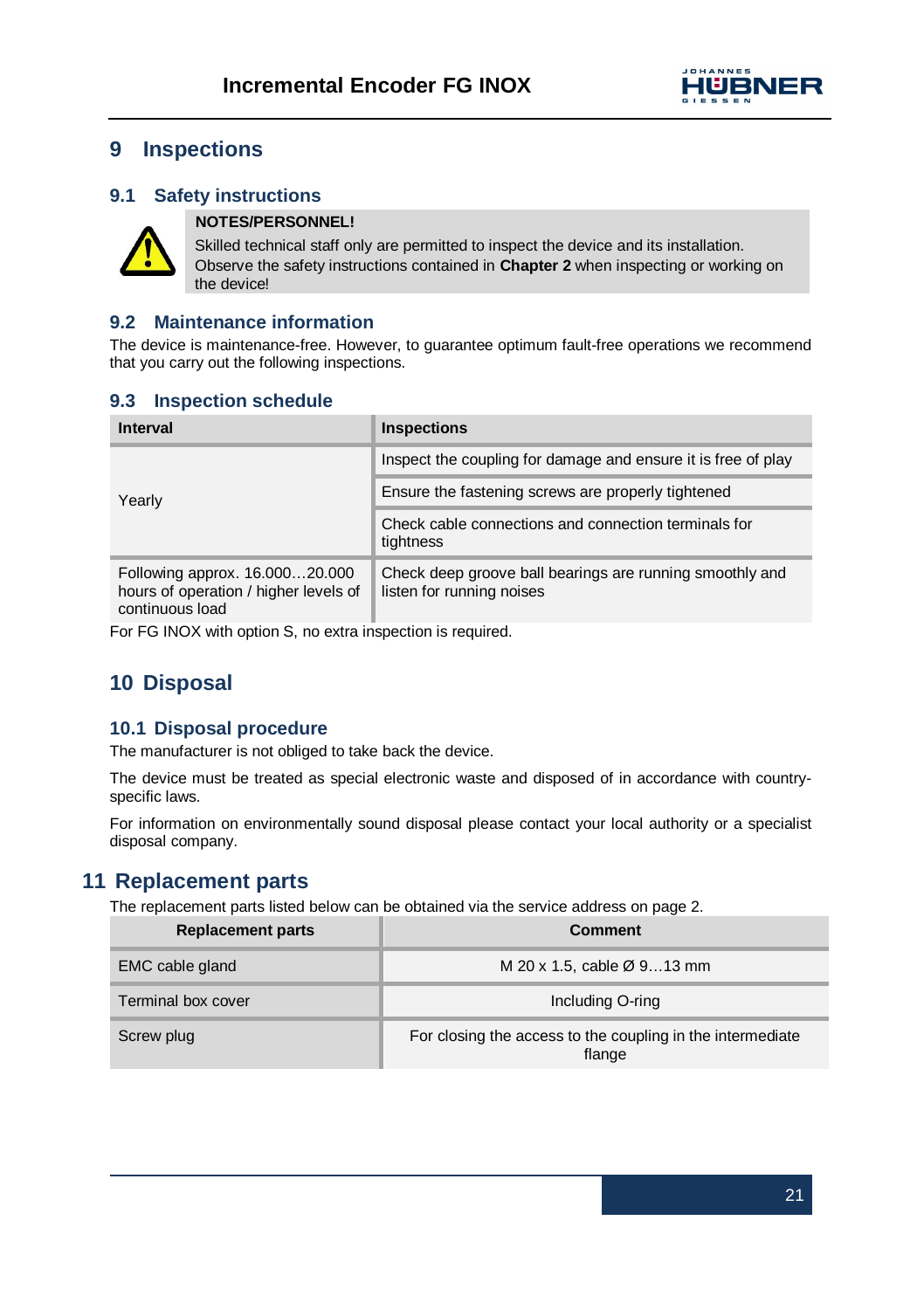

# **12 Dimension drawings**

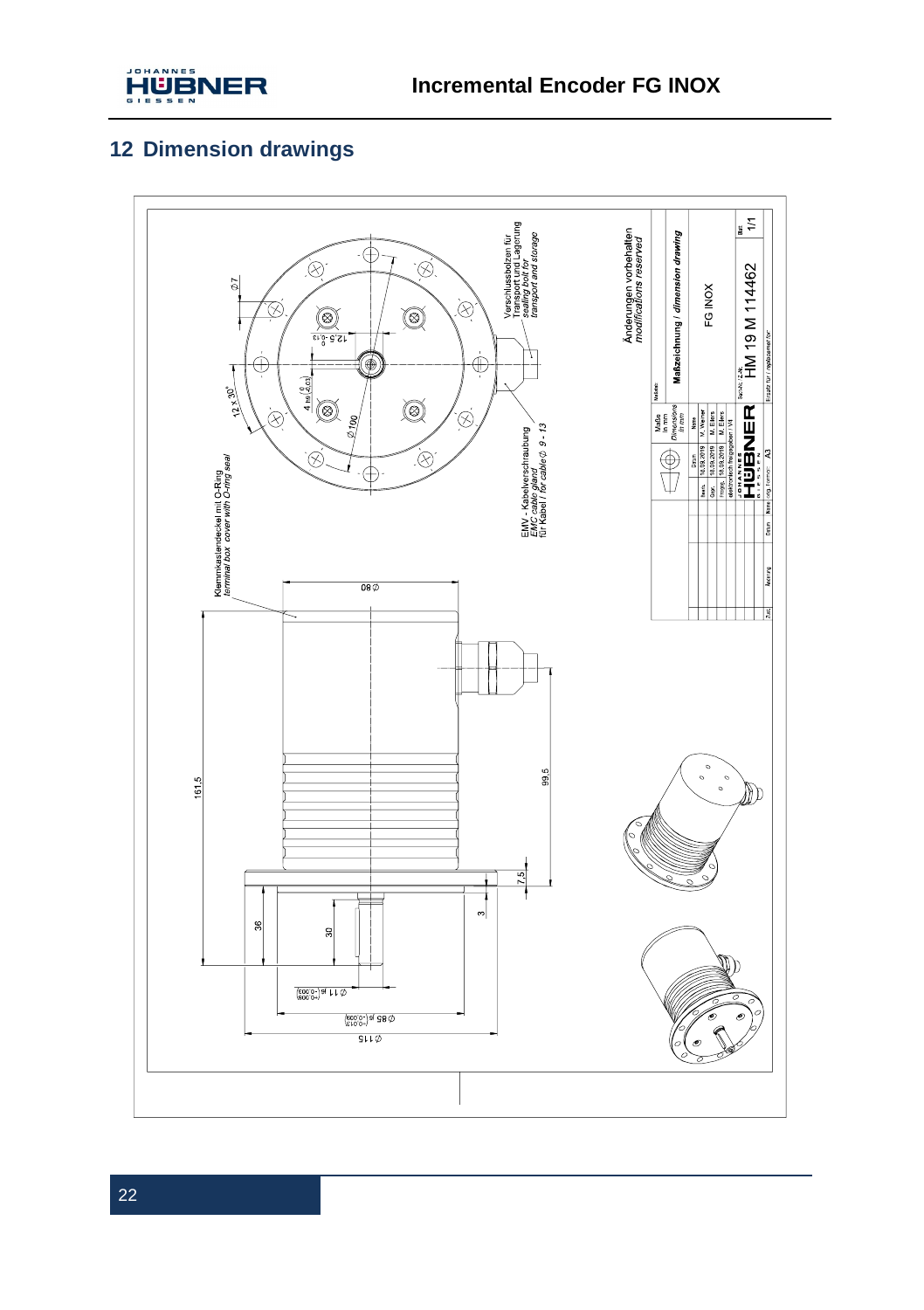

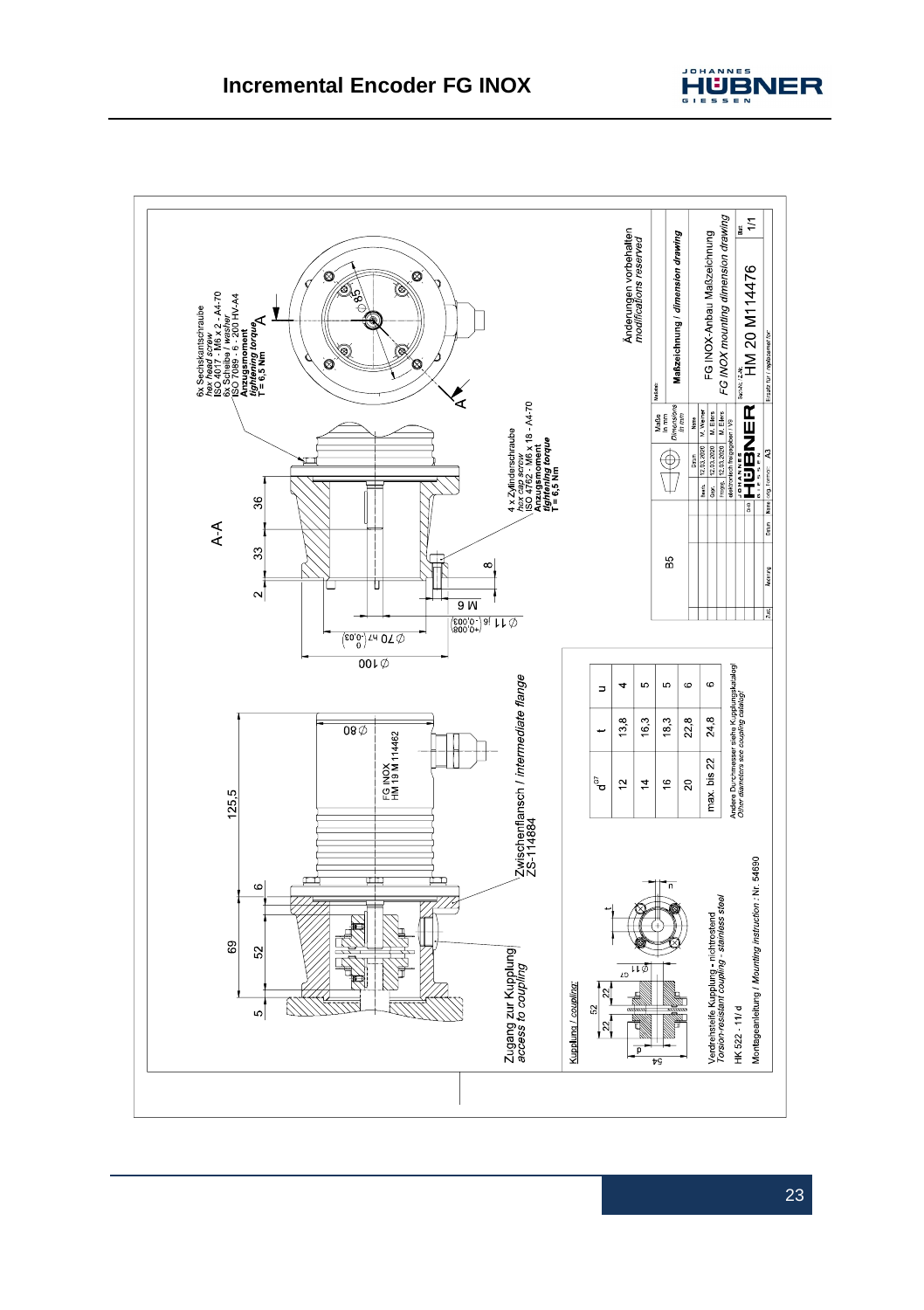

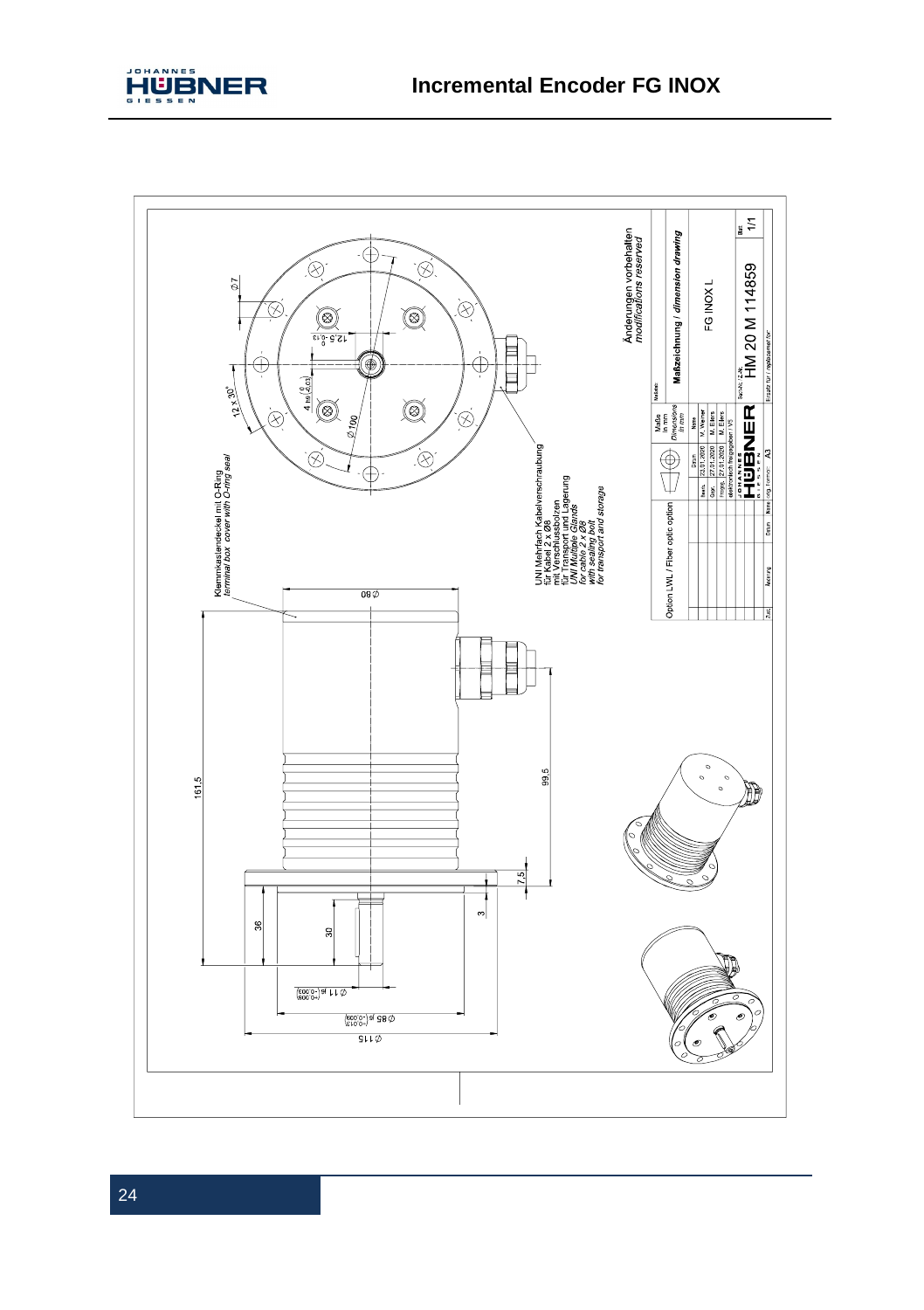